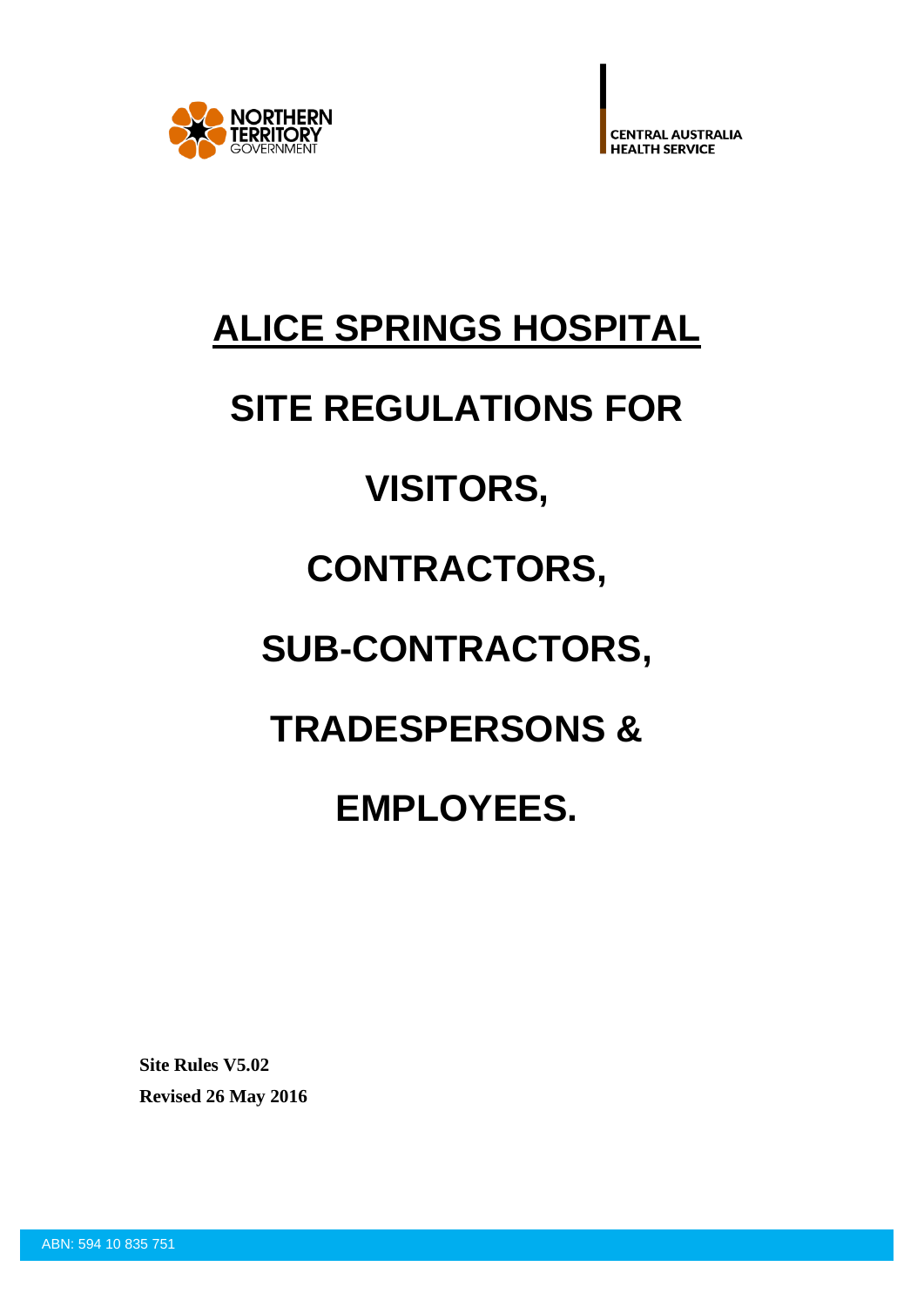# **GENERAL INFORMATION**

The activities of any person or persons within the limits of the Alice Springs Hospital and within the meaning of these Regulations shall remain at all times under the control of the Alice Springs Hospital Manager Engineering Services or Delegated officer.

Failure to abide by any reasonable request by the Manager Engineering Services (MES) or Delegated officer, or failure to abide by the requirements of these regulations shall result in notice to immediately leave the Alice Springs Hospital grounds until further advisement. Costs associated with any such action shall be borne by the person or persons whose actions precipitate the notice.

These regulations take precedence over the content of any document or other agreement that may be in force with any agent or representative engaged by Alice Springs Hospital (ASH) for provision of service.

# **Site Contacts**

The Hospital Engineering Department may be contacted as follows:

#### **Normal Operating Hours:**

| <b>Monday to Friday</b>                         | 0730 hrs | <b>1600 hrs</b> |
|-------------------------------------------------|----------|-----------------|
| <b>Telephone Contacts</b>                       |          |                 |
| <b>Engineering Services General enquiries</b>   |          | 8951 7890       |
| Fax                                             |          | 89517891        |
| Email: Maintenancealicehospital. Ths @nt.gov.au |          |                 |

#### **After Hours:**

#### **Telephone Contacts**

Hospital Switchboard 8951 7777

Ask for the on-call maintenance officer to contact you by leaving your phone number or other information as to where you may be contacted.

If calling from any in-house telephone from within the hospital, dial **999** and ask to be connected.

#### **By Mail:**

Department of Health Alice Springs Hospital Engineering Services Manager PO Box 2234 ALICE SPRINGS NT 0871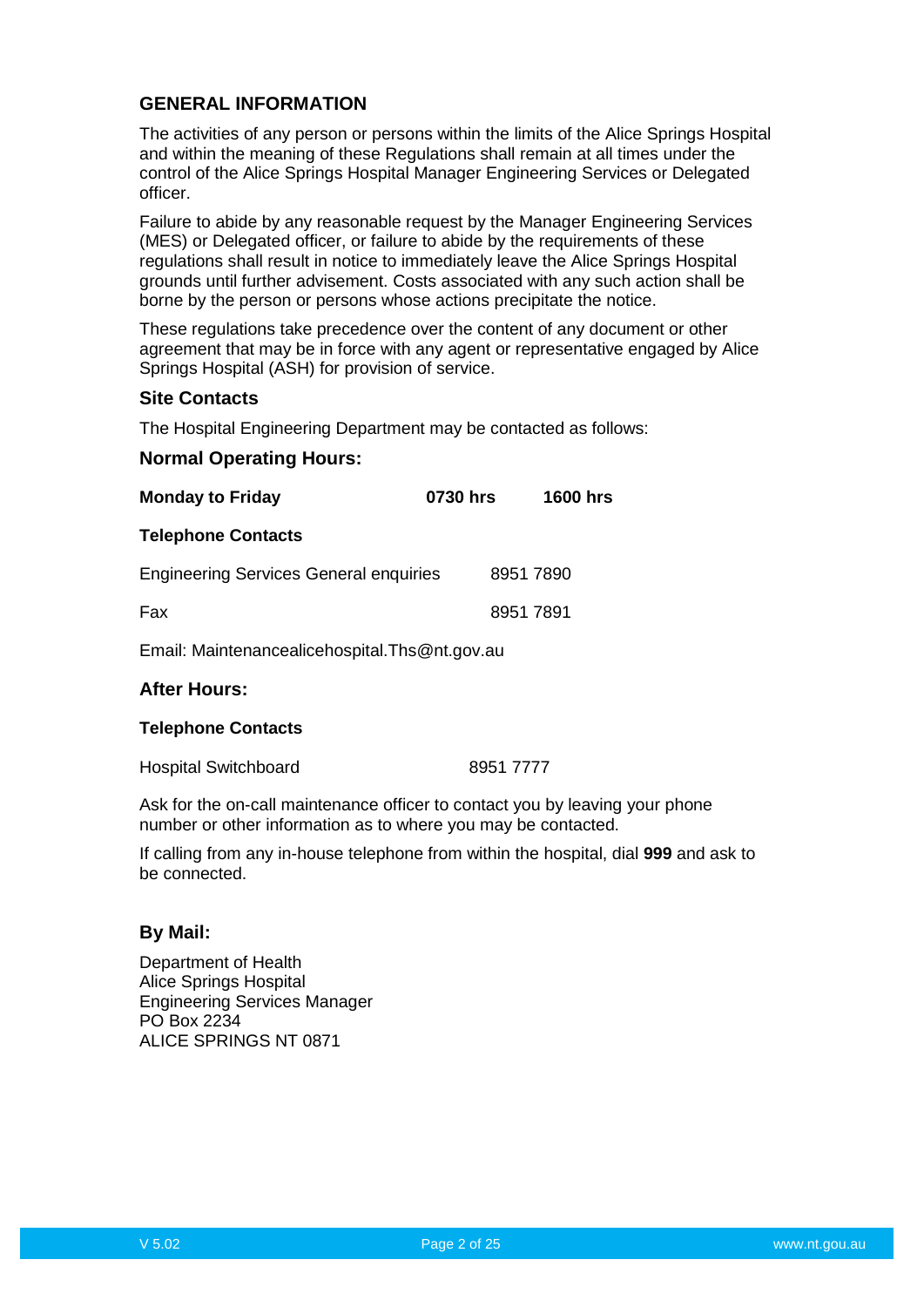# **\*\*\* IN CASE OF EMERGENCY \*\*\***

# Dial **\*\*\*** (three stars)

State the type of emergency code of Fire, Evacuation, Bomb Threat, Medical Emergency, Personal Threat, Internal Emergency or External Emergency.

The "Alice Springs Hospital & Campus Emergency Procedures Booklet" is available at all internal phone outlets.

# **\*\*\* IMPORTANT NOTIFICATION \*\*\***

Contravention of any of these rules and regulations may result in the offender being excluded from the ASH site, be liable to dismissal or cancellation of contract and be subject to criminal proceedings under Commonwealth and Northern Territory laws and legislation.

The duration of any exclusion shall be at the discretion of the Manager Engineering Services in consultation with Hospital Management.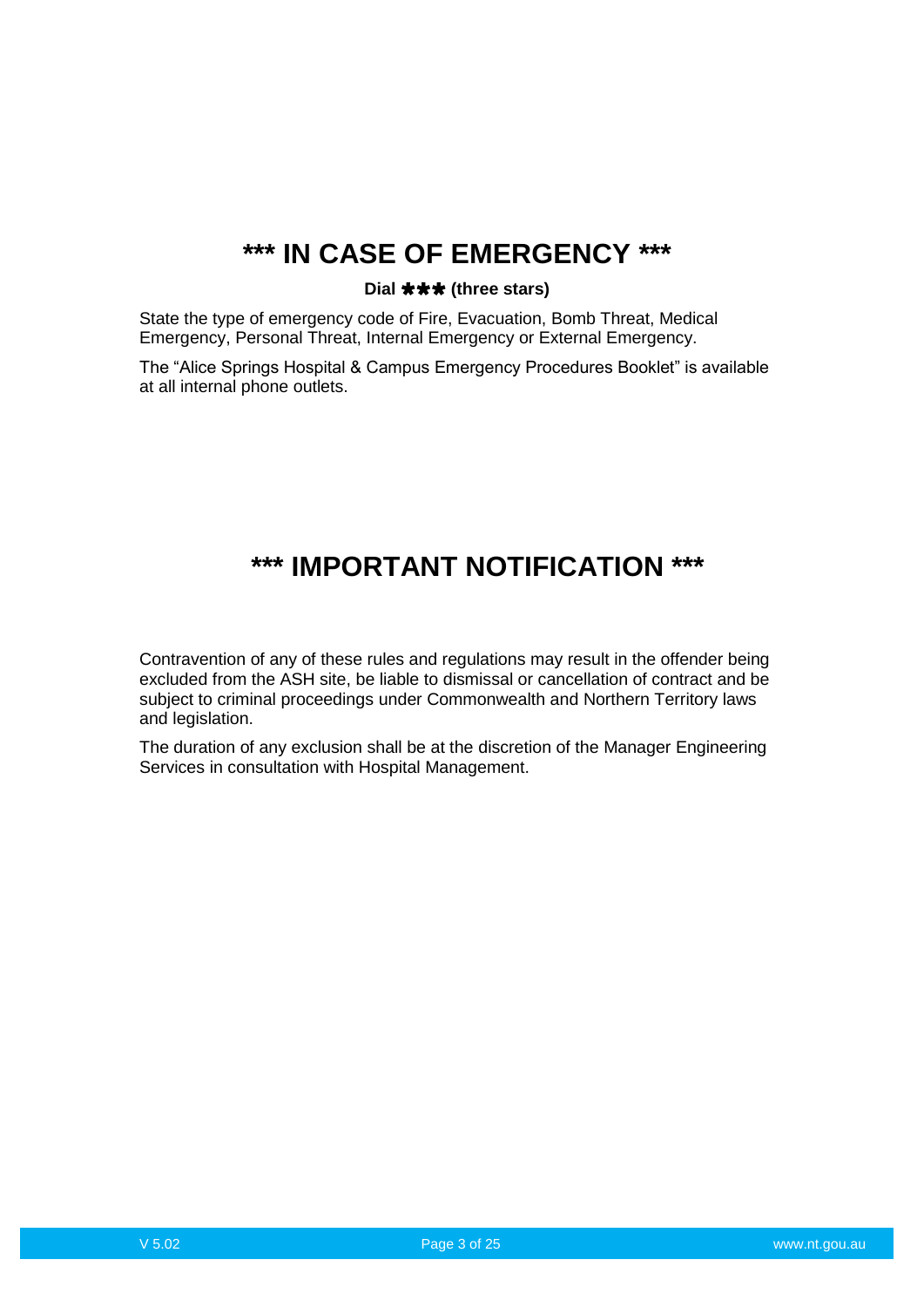# **INDEX**

| 1.  |  |
|-----|--|
| 2.  |  |
| 3.  |  |
| 4.  |  |
| 5.  |  |
| 6.  |  |
| 7.  |  |
| 8.  |  |
| 9.  |  |
| 10. |  |
| 11. |  |
| 12. |  |
| 13. |  |
| 14. |  |
| 15. |  |
| 16. |  |
| 17. |  |
| 18. |  |
| 19. |  |
| 20. |  |
|     |  |
| 21. |  |
| 22. |  |
| 23. |  |
| 24. |  |
| 25. |  |
| 26. |  |
| 27. |  |
| 28. |  |
| 29. |  |
| 30. |  |
| 31. |  |
| 32. |  |
| 33. |  |
| 34. |  |
| 35. |  |
| 36. |  |
| 37. |  |
| 38. |  |
| 39. |  |
| 40. |  |
| 41. |  |
| 42. |  |
| 43. |  |
| 44. |  |
| 45. |  |
| 46. |  |
| 47. |  |
| 48. |  |
| 49. |  |
| 50. |  |
| 51. |  |
| 52. |  |
| 53. |  |
|     |  |
| 54. |  |
| 55. |  |
| 56. |  |
| 57. |  |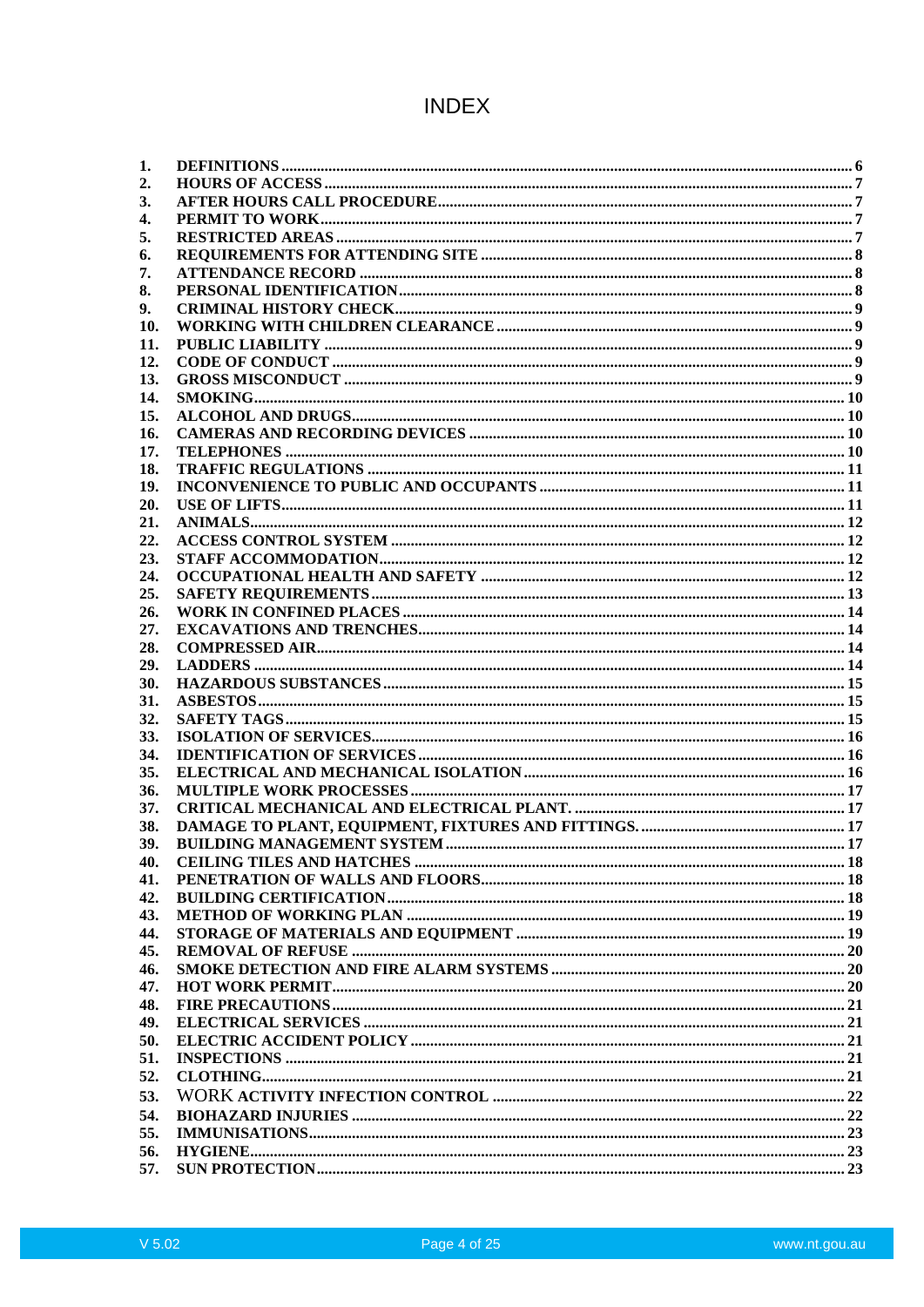|--|--|--|

ALICE SPRINGS HOSPITAL SITE REGULATIONS (THE RULES) FOR VISITORS, CONTRACTORS, SUB-CONTRACTORS AND TRADES PERSONS ENGAGED TO UNDERTAKE WORK WITHIN THE ALICE SPRINGS HOSPITAL.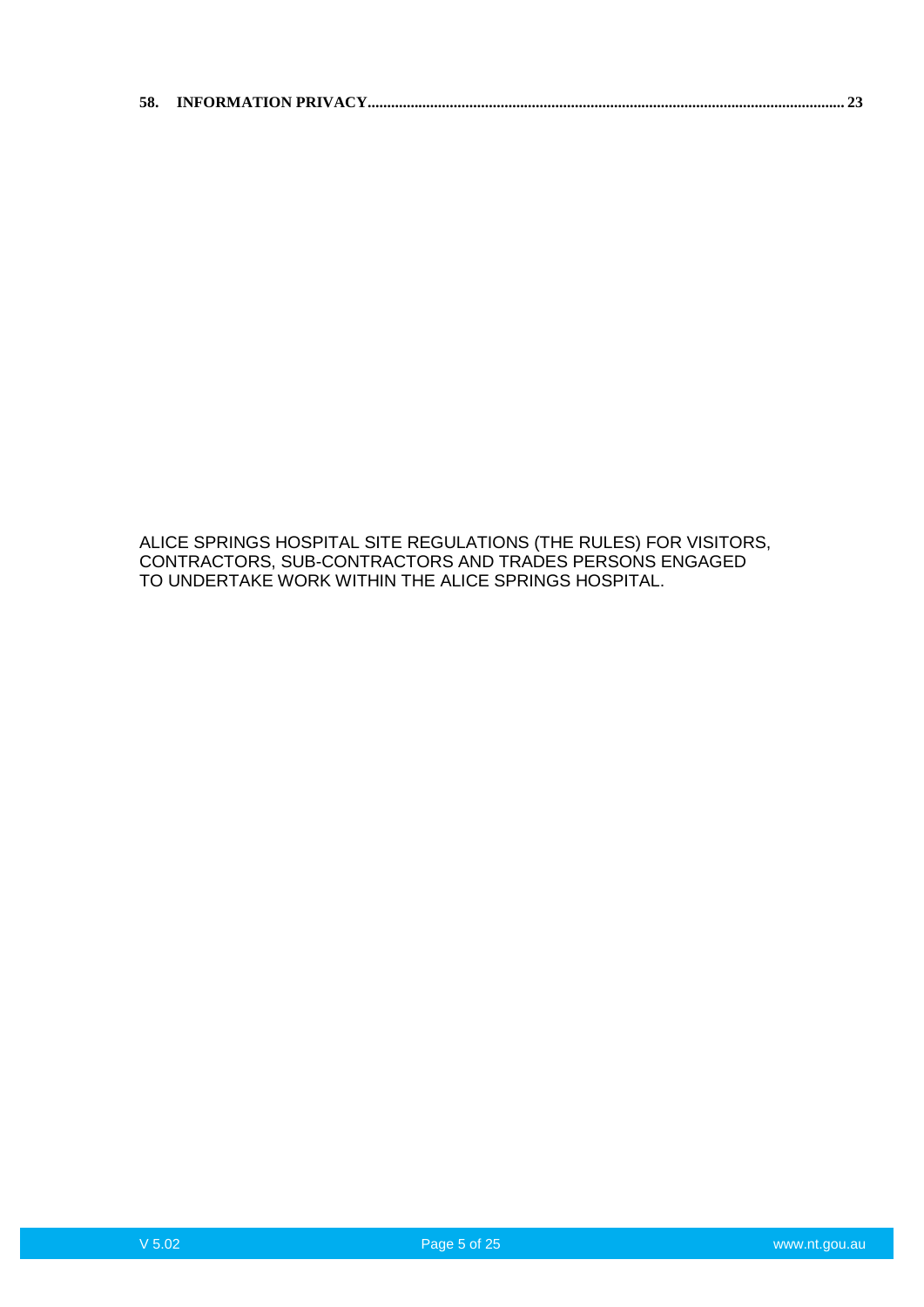# **1. Definitions**

<span id="page-5-0"></span>For the purpose of these rules the following definitions apply:

| <b>DEFINITION</b>          | <b>MEANING</b>                                                                                                                                               |
|----------------------------|--------------------------------------------------------------------------------------------------------------------------------------------------------------|
| <b>ASH</b>                 | The Alice Springs Hospital and its environment.                                                                                                              |
| <b>Biohazard Injury</b>    | Injuries where blood/body fluids from one person have<br>entered tissue of another person.                                                                   |
| <b>Consultant</b>          | A professional person or entity that provides expert advice<br>or specialist services of a technical nature.                                                 |
| <b>Contractor</b>          | A person or entity that contracts to furnish supplies or<br>perform trade work at a tendered price or rate.                                                  |
| IC/ICO                     | Infection Control or Infection Control Officer responsible<br>for management and advice on matters relating to<br>prevention of the transmission of disease. |
| <b>MES</b>                 | The Alice Springs Hospital Manager Engineering Services<br>or delegated officer                                                                              |
| <b>Needle Stick Injury</b> | An injury as a result of penetration of the skin by a used<br>medical needle or other sharp object.                                                          |
| <b>Person</b>              | An individual, group of individuals, organisation or entity<br>on site in performance of some duty or work other than<br>patients.                           |
| <b>Site</b>                | The whole or any separate part of ASH made available for<br>the purpose of performing any specific function or activity<br>as approved by the ESM.           |
| <b>Trades person</b>       | A specialised person or group of persons engaged for the<br>purpose of performance of any specific trade based<br>function within ASH.                       |
| <b>Undertaking</b>         | The act of someone who performs any task or<br>responsibility under a contract or agreement.                                                                 |
| <b>Visitor</b>             | Any person or entity that enters upon any part of ASH for<br>purposes other than performance of a paid function.                                             |
| <b>WHS</b>                 | Work Health & Safety that complies with Work Health &<br>Safety (National Uniform Legislation) Regulations 2011                                              |
| <b>Works</b>               | Any action involving performance of a duty under a<br>request or contract made by ASH or its agents.                                                         |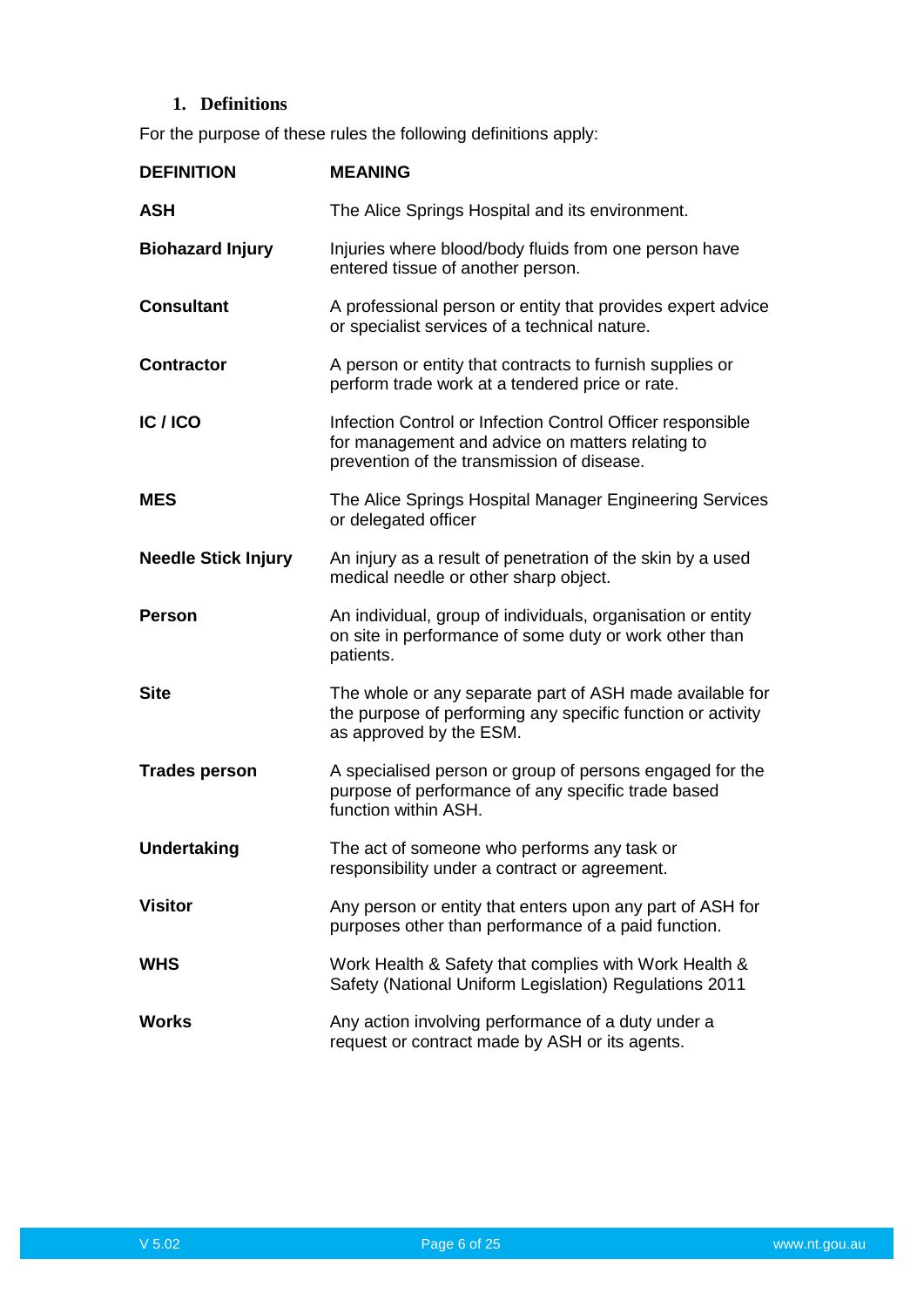# **2. Hours of Access**

<span id="page-6-0"></span>Access to the site for any purpose is permitted only between the normal working hours of 0730 to 1600, Monday to Friday, unless prior approval is given by the MES.

Work within wards that creates noise, disruption or disturbance is prohibited within the Main Ward Block on any day of the week unless prior approval is given by the MES.

Provide a minimum of 48 hours notification to the MES such that a further 48 hours notice may be provided to ASH staff in the area affected by the works, of the desire to perform works outside normal office hours or other hours agreed in the method of Working Plan.

# <span id="page-6-1"></span>**3. After Hours Call Procedure**

Specified staff and contractors are on call for attendance on urgent defects and faults in operation.

Contact with on-call staff is available through the Switchboard telephone and paging system.

On arrival on site after normal hours:

Contact Switchboard by dialling 999 on any internal phone or 89517777 by outside phone. Advise the switchboard staff of the name of the attending person, location and reason for attendance on site.

On departure from site after normal hours:

Contact Switchboard by dialling 999 on any internal phone or 89517777 by outside phone. Advise the Switchboard staff of the status of the reason for attendance on site.

# **4. Permit to Work**

<span id="page-6-2"></span>Works to be carried which are covered by the Site Rules clauses 20, 28, 29, 33, 37, 38, 40 and 48 will require a Permit to Work form to be lodged to the Engineering Services Department.

# **5. Restricted Areas**

<span id="page-6-3"></span>Access to the following areas must be approved by the MES:

- Operating Theatre.
- Delivery Suite.
- Intensive Care Nursery.
- Intensive Care Unit.
- Central Sterilising Department.
- Electrical Sub Station HV and LV.
- Lift Motor Rooms.
- Fire Sprinkler Control Rooms.
- Boiler House.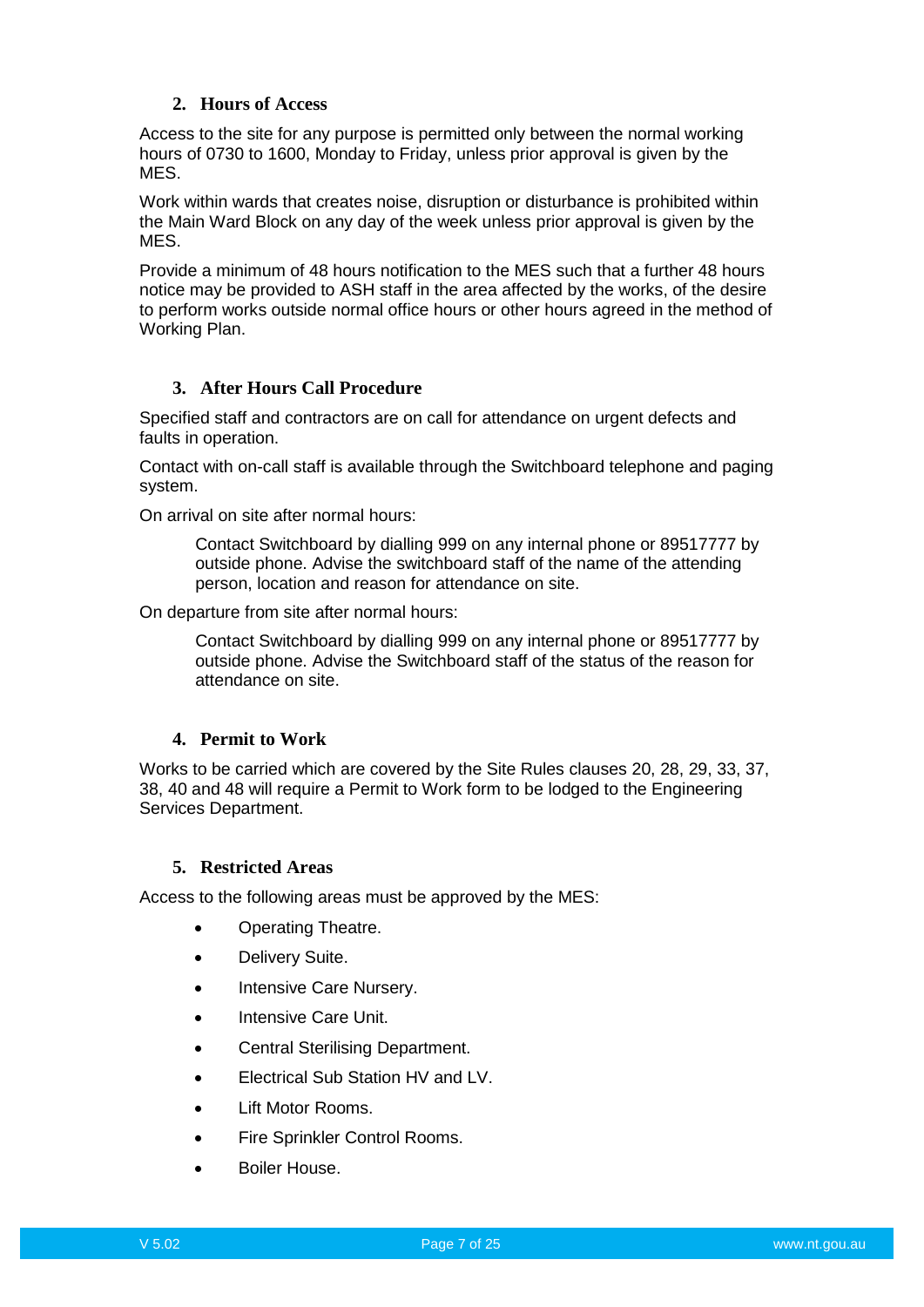- Mortuary.
- Sterile Air Conditioning units or filter chambers.
- Pharmacy.
- Basement and all other Plant Rooms.
- Pathology.

Prior arrangements must be made to enter any of these areas and approval granted before access will be allowed for any purpose.

Special conditions are in force for each of these areas. It is the responsibility of the requesting person to be aware of and to conform to these requirements, the cost of which will be borne by them self.

Visitation to these areas may require the accompaniment and supervision of nominated ASH officers.

# **6. Requirements for Attending Site**

<span id="page-7-0"></span>Attendance on site is subject to prior notification and specific conditions.

All persons entering the Hospital for whatever reason must ensure that they comply with these regulations.

Contractors shall not enter, store materials, place equipment or commence work on site without the prior approval of the MES.

Contractors who perform any works that require licensing must ensure that the license is current and shall provide a copy of such license to the MES prior to commencing work. Such licenses may include electrical workers and contractor's licenses, plumbing and gas licenses, data cabling licenses, refrigerant gas licences, boiler attendant's licences, lift operating licenses and other trades that require issue of permits, certification or other documentation for performance of the works.

In case of emergency, all persons must obey any order deemed necessary by the MES.

# **7. Attendance Record**

<span id="page-7-1"></span>All persons must record attendance in the Attendance Record log book located in the Engineering Services office that includes details of their organisation, name and the area in which they will be working.

A full record of name, contact number, ID number, date, start and end times are required to be entered in the log book for every visit.

# **8. Personal Identification**

<span id="page-7-2"></span>All persons entering the Hospital will be issued with, and must wear on clear display, an identification badge and high visibility vest marked with Engineering Services insignia provided by the MES.

No identification badge may be removed from site and the badge must be returned to the Engineering Services office on completion of work on a daily basis.

Any person found on site at the Hospital without proper identification shall be escorted from the grounds.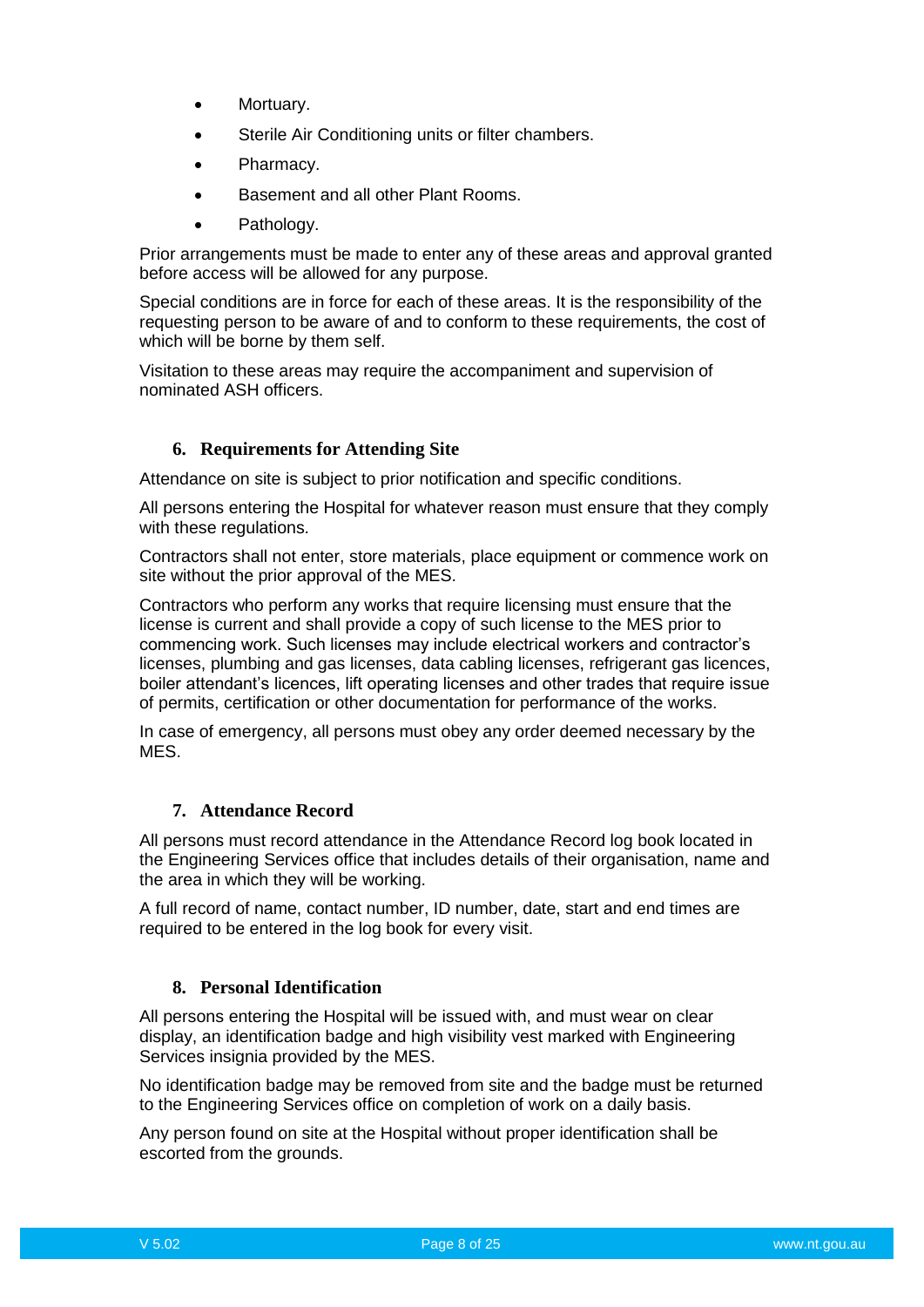# **9. Criminal History Check**

<span id="page-8-0"></span>All Personnel entering the Site for work purposes are required to undergo a criminal history check. A criminal history will not exclude any personnel from entering site unless it is a relevant criminal history.

# **10. Working With Children Clearance**

<span id="page-8-1"></span>Personnel entering the Site for work purposes may be required to undergo a Working With Children Clearance if the work site is located in an area where children or vulnerable people may be present (eg. Paediatrics Ward and Maternity Ward). Circumstantial exceptions to this will be considered by the MES and Hospital Management on a case by case basis of which the Management decision shall be adhered.

# **11. Public Liability**

<span id="page-8-2"></span>Proof of Public Liability insurance must be given to MES before commencing work.

#### **12. Code of Conduct**

<span id="page-8-3"></span>All persons employed by the Northern Territory Government, Commissioner for Public Employment are required to act within the guidelines of the Code of Conduct established by the Public Sector Employment and Management Act. A copy of this document is held by the MES and is available for perusal.

All persons attending the site who are not employed by the Commissioner for Public Employment shall be of good behaviour and conduct themselves in a proper and professional manner under all circumstances. The Code of Conduct shall be used as a guideline in all dealings with staff and the public.

### **13. Gross Misconduct**

<span id="page-8-4"></span>Any person instigating or proved to be implicated in any misconduct involved while in attendance on the ASH site may be liable to dismissal or cancellation of contract and be subject to criminal proceedings under Commonwealth and Northern Territory laws and legislation.

Prohibited actions include:

- The use of insulting or offensive language either used in conversation or directed at any person.
- Work place bullying, harassment or an act of discrimination against another person.
- Unauthorised removal or interference with any protective device or the unauthorised operation of any item or machine, plant or equipment.
- Causing deliberate damage, misuse, or any interference with any item of firefighting or protection equipment.
- Unauthorised removal or defacing of any label, sign or warning device provided in the interest of safety, health or welfare.
- Misuse of any chemical, inflammable or hazardous substances or toxic materials.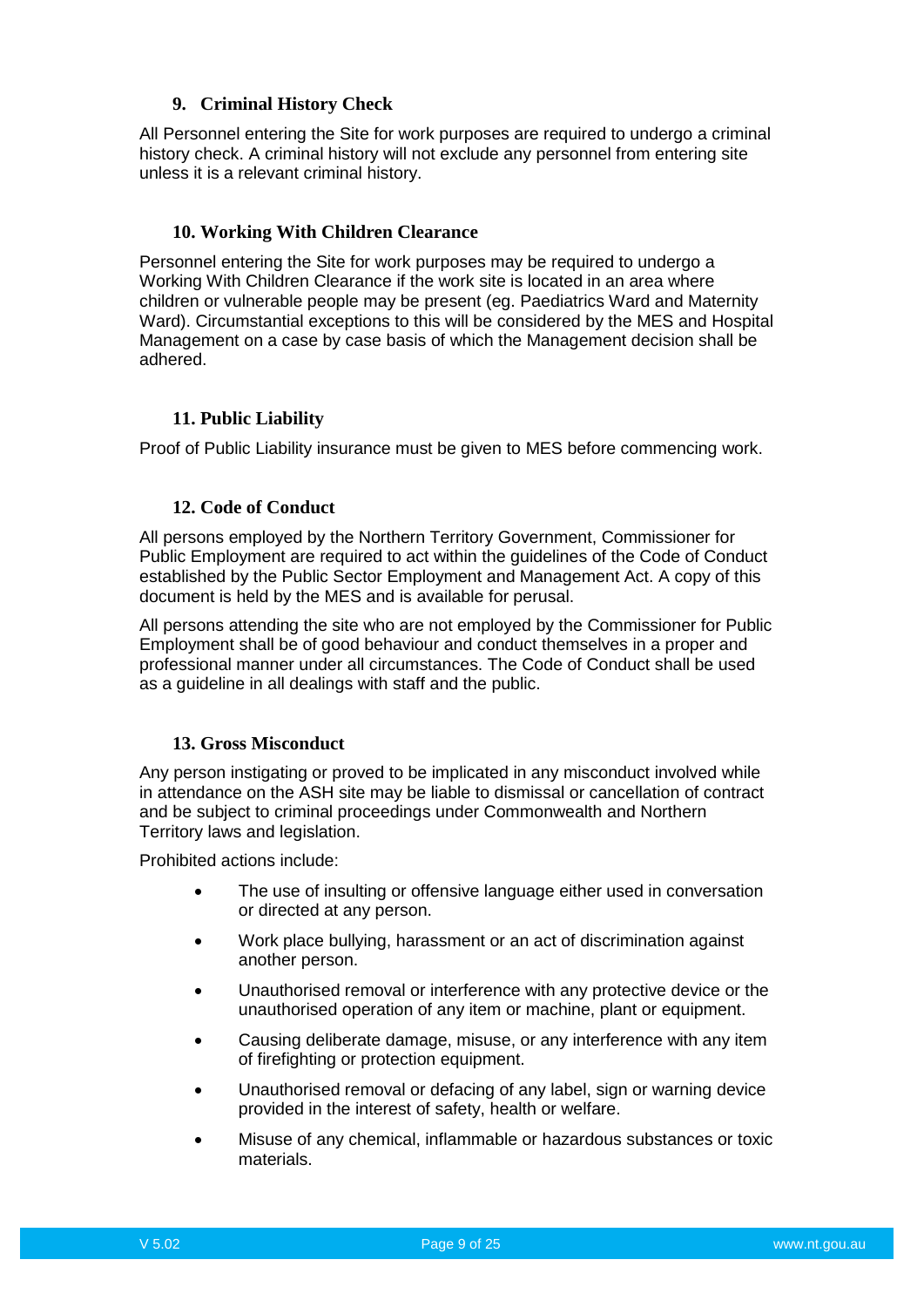- Smoking in an unauthorised area (refer to Dept. of Health Smoke Free Policy).
- Conduct or actions that may cause offence or result in physical harm to persons or property.
- Making false statements about or in any way deliberately interfering with evidence following an accident or dangerous occurrence.
- Misuse of compressed air or pneumatic equipment.
- Overloading of any lifting equipment or any Departmental vehicle.
- Disrespect of patient priority when using any lift.
- Being under the influence of intoxicating liquor, drugs or similar substances.
- Any action that would bring the Department or its officers into disrepute or place them at risk of injury or insult.

# **14. Smoking**

<span id="page-9-0"></span>Smoking is not permitted on Alice Springs Hospital Site except for Residents in designated areas.

# **15. Alcohol and Drugs**

<span id="page-9-1"></span>The consumption of alcohol by any person on ASH premises is strictly prohibited.

Persons suspected of being influenced by alcohol will not be allowed entry and will be directed to leave the premises.

The unlawful use of controlled drugs or substances of any nature is strictly prohibited.

Persons suspected of being under the effect of illegal drugs or substances will not be allowed entry and will be directed to leave the premises.

Persons consuming prescribed drugs must advise the MES of their use. Conditions of use for prescribed drugs must be strictly observed.

# **16. Cameras and Recording Devices**

<span id="page-9-2"></span>The use of visual or audio recording devices within any area of ASH is strictly prohibited unless approved by the Hospital management or the MES.

No picture, film or audio recording of any part of ASH or its occupants may be published without the prior permission of Hospital Management, the MES and if of a personal nature, the person of whom the recording is made.

Attending medical staff has authority to instruct the immediate termination of any photographic or audio recording immediately upon request, irrespective of any previous permission.

# **17. Telephones**

<span id="page-9-3"></span>In-house telephones are to be used only by ASH staff unless in case of emergency.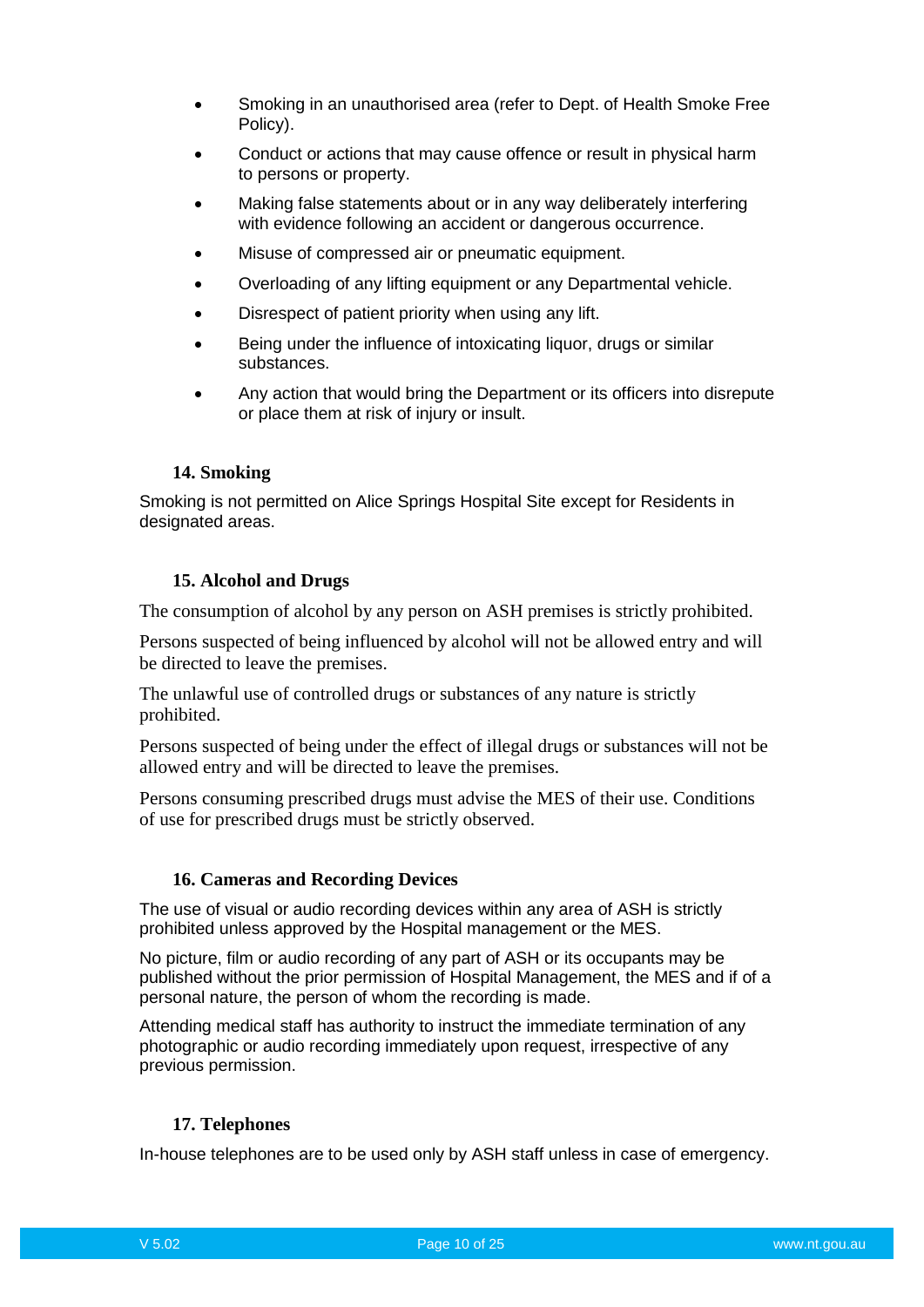Public telephones are located on all three levels of the hospital. Internal phones are available on all levels including the basement and top plant rooms.

Mobile telephones and two-way radios may only be used where clearly indicated.

The use of any instrument that generates signals in an area that may interrupt sensitive medical equipment is strictly prohibited. The use of this equipment may create life-threatening conditions.

Refer to Mobile Phones and Two-way Radios NT Hospital Policy.

### **18. Traffic Regulations**

<span id="page-10-0"></span>Northern Territory Traffic Regulations apply to all roadways and parking areas within the ASH precincts.

A speed limit of five (5) kilometres per hour (walking pace) is in effect for all vehicles on all internal roadways and areas within the Hospital grounds. Failure to abide by the restriction may result in police prosecution, exclusion from the grounds or other actions deemed appropriate by the Management of the Alice Springs Hospital.

Parking restrictions are policed by Hospital Security Personnel and traffic infringements may be applied.

Parking anywhere within the grounds of ASH is at the user's risk. No responsibility will be accepted for damage or loss to any vehicle or its contents.

Entry to areas and parking is restricted. All signage and restrictions are to be observed.

No emergency egress door or path or other access is to be blocked by any vehicle or material.

#### **19. Inconvenience to Public and Occupants**

<span id="page-10-1"></span>All persons shall work in such a manner so as to reduce impact on and avoid inconvenience to persons occupying and visiting the ASH.

The execution of works shall be arranged to minimise nuisance and disturbance to the public and occupants of the buildings and to ensure the safety and security of any occupied area.

No radio, music player or other entertainment equipment shall be used such that it disturbs an occupant or other user on the site.

#### **20. Use of Lifts**

<span id="page-10-2"></span>Patients and attending medical staff have priority at all times when using any of the lifts at ASH.

Hospital staff shall take preference in the use of the service lift and access shall not be denied to them at any time. A request by medical staff to vacate or not enter a lift must be actioned immediately upon receiving that request.

The Service Lift (No. 3, east side, north end of the building) is the only elevator available for

 use for the transport of materials, plant or equipment to the upper wards and basement plant room. This elevator shall not be used for transport without prior consent from the MES.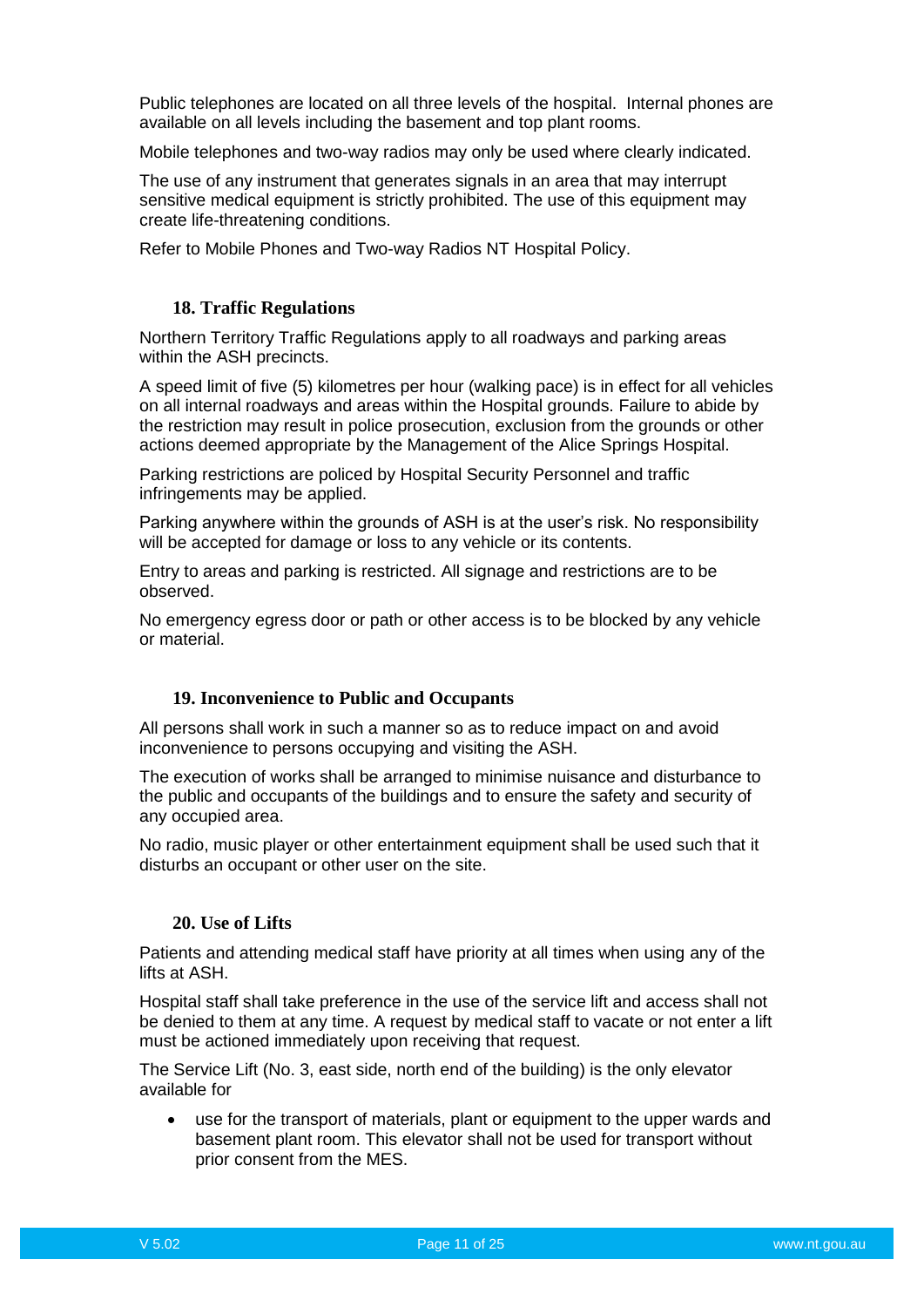- Do not load any elevator beyond its stated capacity.
- Report any damage caused to a lift to the MES as soon as it occurs. Do not allow any person to enter or use a lift which is suspected to be inoperable because of any damage until cleared for use by the MES.

#### **21. Animals**

<span id="page-11-0"></span>No animal shall be brought or kept within any vehicle on site on the premises at any time.

This ruling shall only be overridden when that animal has a prescribed purpose such as an aid to sight or other physical requirement. Exception shall be advised and approval must be granted before access will be allowed.

#### **22. Access Control System**

<span id="page-11-1"></span>All areas of ASH are to remain secure at all times.

Keys to plant rooms, rising ducts, tank rooms, lift motor rooms, service tunnels, boiler house, chiller hall, electrical sub stations, switchboards and other secure areas are required.

Keys will be issued by the MES or Delegate for each visit. At each visit, complete the Key Issue Register detailing the visitor particulars including the visitor name, the organisation being represented, location and type of work, and commencement and completion times.

Upon completion of the visit, the key is to be returned to the Engineering Services office or Delegate and the key issue register signed off.

In ALL circumstances keys must be returned each day and reissued the following morning unless agreed by the MES.

Copying or retention of any key is prohibited.

#### **23. Staff Accommodation**

<span id="page-11-2"></span>Provide 48 hours notification to the MES and the Accommodation Manager for entry to any staff accommodation area.

The occupant of the occupied area must be advised and their approval obtained before access will be allowed.

Maintain the wishes, privacy and security of tenants and their possessions at all times.

*Note*: Staff work 24 hour rostered times, and are not to be disturbed during sleeping hours.

#### **24. Work Health and Safety**

<span id="page-11-3"></span>The Alice Springs Hospital operates a WHS management system, the purpose of which is to comply with legislative requirements of the Work Health (National uniform Legislation) Regulations 2011 and to provide a safe environment for all persons.

The Work Health Regulations and the ASH WHS management system are available for inspection on request.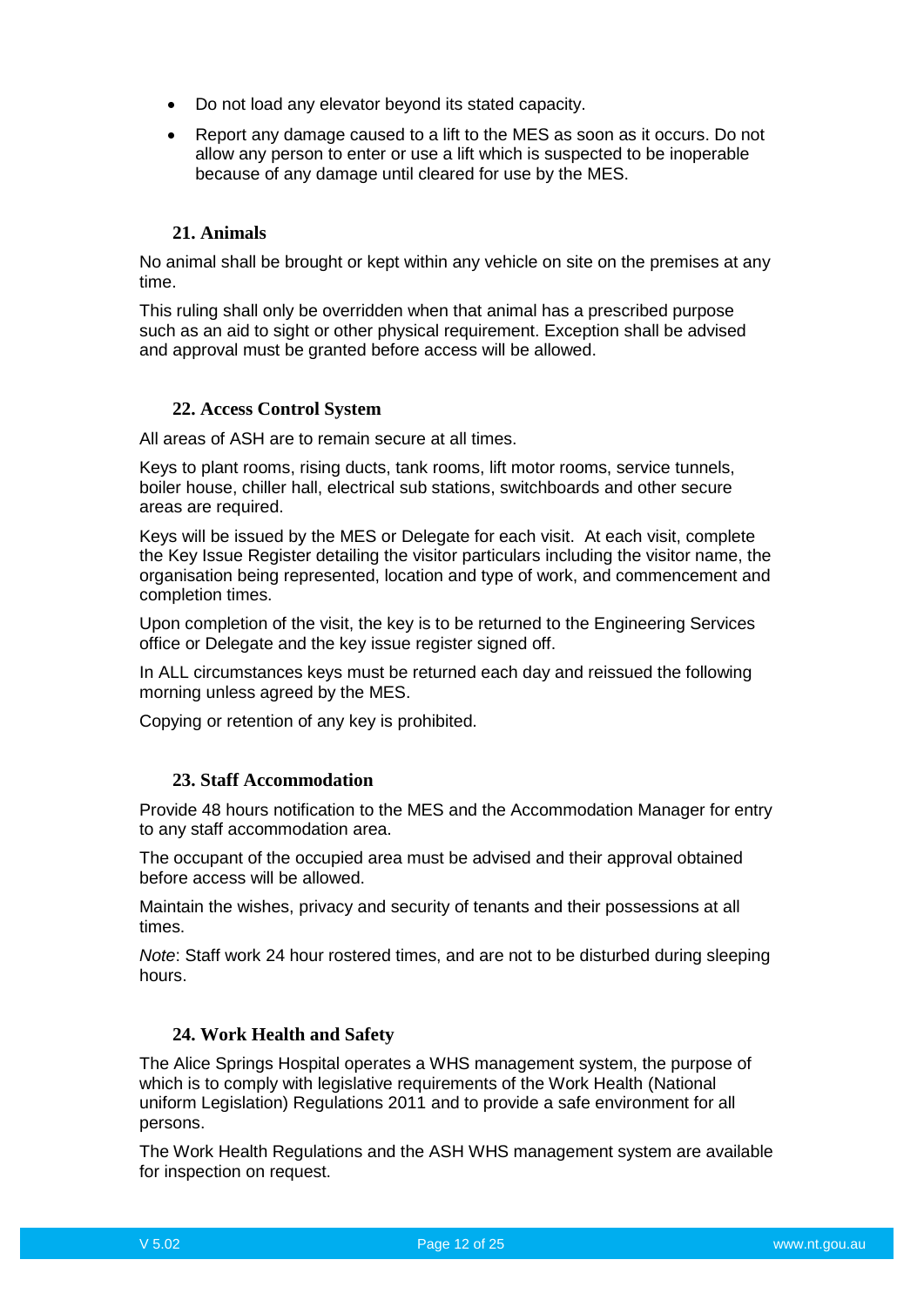The WHS Regulations requires that employers and managers shall provide a safe working environment and systems of work for all persons working in and visiting their area.

The WHS Regulations requires that:

- All staff, including contractors, sub-contractors, tradespersons and employees must carry out their duties so as to ensure that they and of any other person in the vicinity, are not at risk of danger from their actions.
- All hazards, accidents and incidents are reported.
- No person shall tamper with any equipment or interfere with its operation.
- All safety rules and procedures are adhered to and implemented into the organisation.

All external contracting persons entering upon the site shall provide for inspection, a WHS management system document that comprises of policies, documentation and procedures that include, as a minimum:

- Workplace inspection procedures.
- Area induction procedures.
- Hazardous substance (chemical) management systems.
- Personal Protective Equipment policies.
- Incident reporting systems.
- Hazard identification and risk management systems.
- **Emergency procedures.**
- Contractor management systems.
- Training and competency systems.

#### **25. Safety Requirements**

<span id="page-12-0"></span>No fire door shall be wedged or propped open at any time.

All electric equipment must have earth leakage protection and current inspection tags as required under the Work Health Act.

Trenches, overhead work areas or excavations shall be fenced in accordance with NT Construction Safety Rules - Guidelines for Protective Fencing on Construction Sites.

Ladders are to be taken down and stored when not in use or the area left unattended.

Doors to risers, plant rooms, switchboards and other service areas shall be secured at times where that area is left unattended or where the access of unauthorised persons to the area cannot be observed from the place of carrying out the works.

The Basement area and the Top Plant Room are designated HARD HAT areas and these must be worn at all times.

Protective barriers on plant and equipment may only be removed whilst affected by a work process and must be reinstated immediately on completion. Provide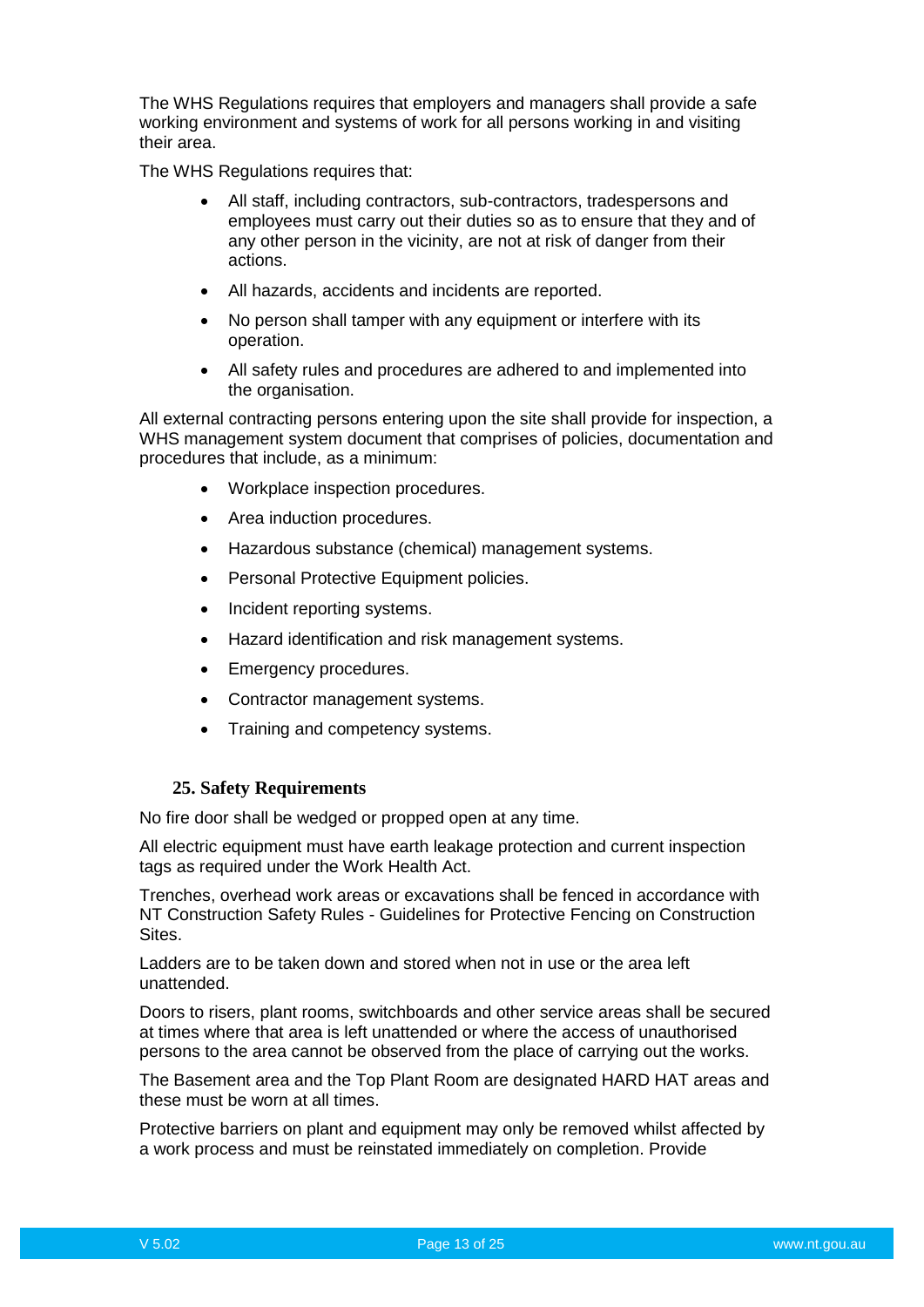temporary barriers and appropriate signage while any item is exposed to accidental contact.

No metal stake or star picket may be driven into the ground and used for fixing or support of any structure, plant, barricade or other temporary or permanent fixture.

Lagging and protective covers must be replaced on completion of any modification or repair.

#### **26. Work in confined places**

<span id="page-13-0"></span>A confined space is an enclosure having limited means of access and egress or inadequate ventilation. It is a space where, because of its location, movement limitation, contents, or work activity, there may be hazardous accumulation of gas, vapour, dust or fumes of the development of an oxygen deficiency (less than 19.5% atmosphere).

Any person entering such an area must hold an appropriate certificate or be supervised by a holder of a confined space certificate.

No person shall enter a confined space unless its atmosphere has been checked to determine whether there is any hazard from:

- Lack of oxygen,
- Toxic contaminants.
- Flammable or combustible contaminants,
- Extreme temperature.

No person shall enter a confined space without the presence of a suitably trained assistant stationed outside the designated work site.

### **27. Excavations and Trenches**

<span id="page-13-1"></span>Protect any excavation, trench or pit with appropriate barricades and warning notices. Do not allow entry of unauthorised persons into any excavated area. Excavations, trenches or pits exceeding 1.5 metres in depth must be benched and supported with shoring where necessary.

Provide directional signage and protective barriers and ramps over any trafficable area.

#### **28. Compressed Air**

<span id="page-13-2"></span>When using compressed air, all couplings along the airline must be secured by the appropriate safety clips.

Personal Protective Equipment including safety glasses or goggles shall be worn when using compressed air.

Compressed air shall NOT be used for cleaning clothing, air dusting or any other unauthorised purpose in the workplace.

### **29. Ladders**

<span id="page-13-3"></span>When using ladders for any purpose, ensure: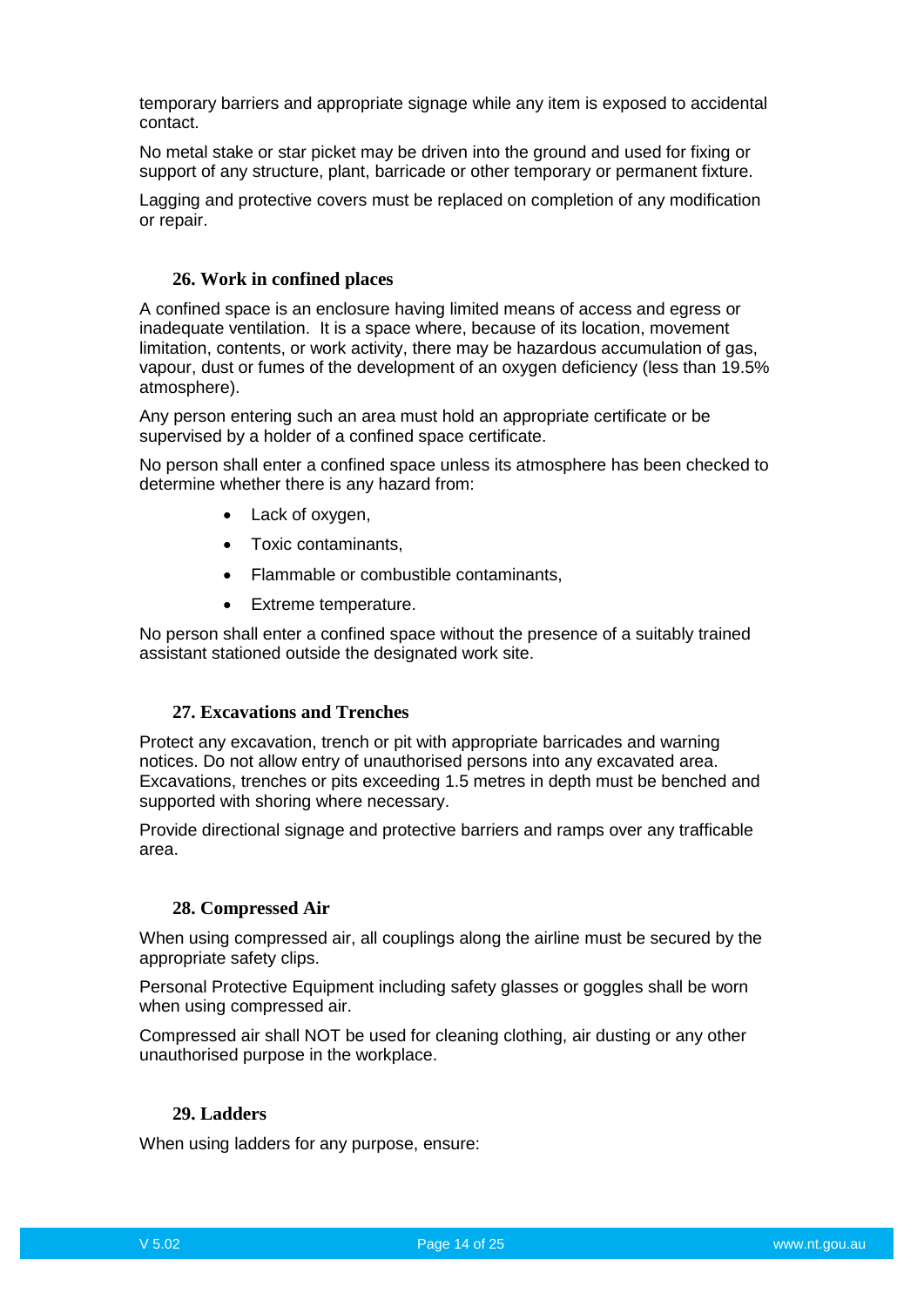The ladder is placed on a firm footing and effectively secured to prevent outward or sideways movement.

The ladder is correctly positioned to an angle ratio of 1:4 (1 metre out for every 4 metres of height)

When used for access to a higher level or working platform, the ladder must extend at least 1 metre above the landing place.

When using an extension ladder, the overlap of any two adjacent sections shall not be less than 3.5 rungs.

Under no circumstances must ladders be used with patent defects such as loose or missing rungs, cracked, splintered or warped stiles.

Ladders must not be painted unless in a clear preservative.

Ladders are to be taken down when not in use or otherwise attended.

# **30. Hazardous Substances**

<span id="page-14-0"></span>The storage of flammable, noxious or toxic materials shall not be permitted in nor used in ASH buildings at any time without the approval of the MES.

Prior approval from the MES is required prior to using any hazardous substances.

A Safety Data Sheet MSDS) and the reason for it's use, shall be provided to the MES prior to any flammable, noxious or toxic materials being brought on to the site.

Where deemed necessary, all such materials will be stored within a purpose built facility operated by ASH only by prior arrangement.

Where such substances are required to be used, they shall be stored in an approved minimum size container, clearly marked and all precautions for use, handling methods, storage, and ventilation strictly adhered to.

#### **31. Asbestos**

<span id="page-14-1"></span>Alice Springs Hospital contains asbestos materials. Where known to exist, this material is marked and a register is maintained that identifies the presence of this substance.

It is the responsibility of persons accessing any area within ASH, to treat any suspected substance with caution and to notify the MES before disturbing the material.

Performance of work on plant and equipment containing asbestos materials shall be carried out in strict adherence to national guidelines available from governing state and federal agencies.

#### <span id="page-14-2"></span>**32. Safety Tags**

When isolating electrical equipment, use appropriate and fully completed Safety Tags. The tag shall be securely fastened to the isolating switch, fuse, valve or other in such a manner that it will not become accidentally detached.

Each person working on the equipment must attach their own personal tag to the isolation point.

Safety Tags may only be removed by the person who completed and attached the tag.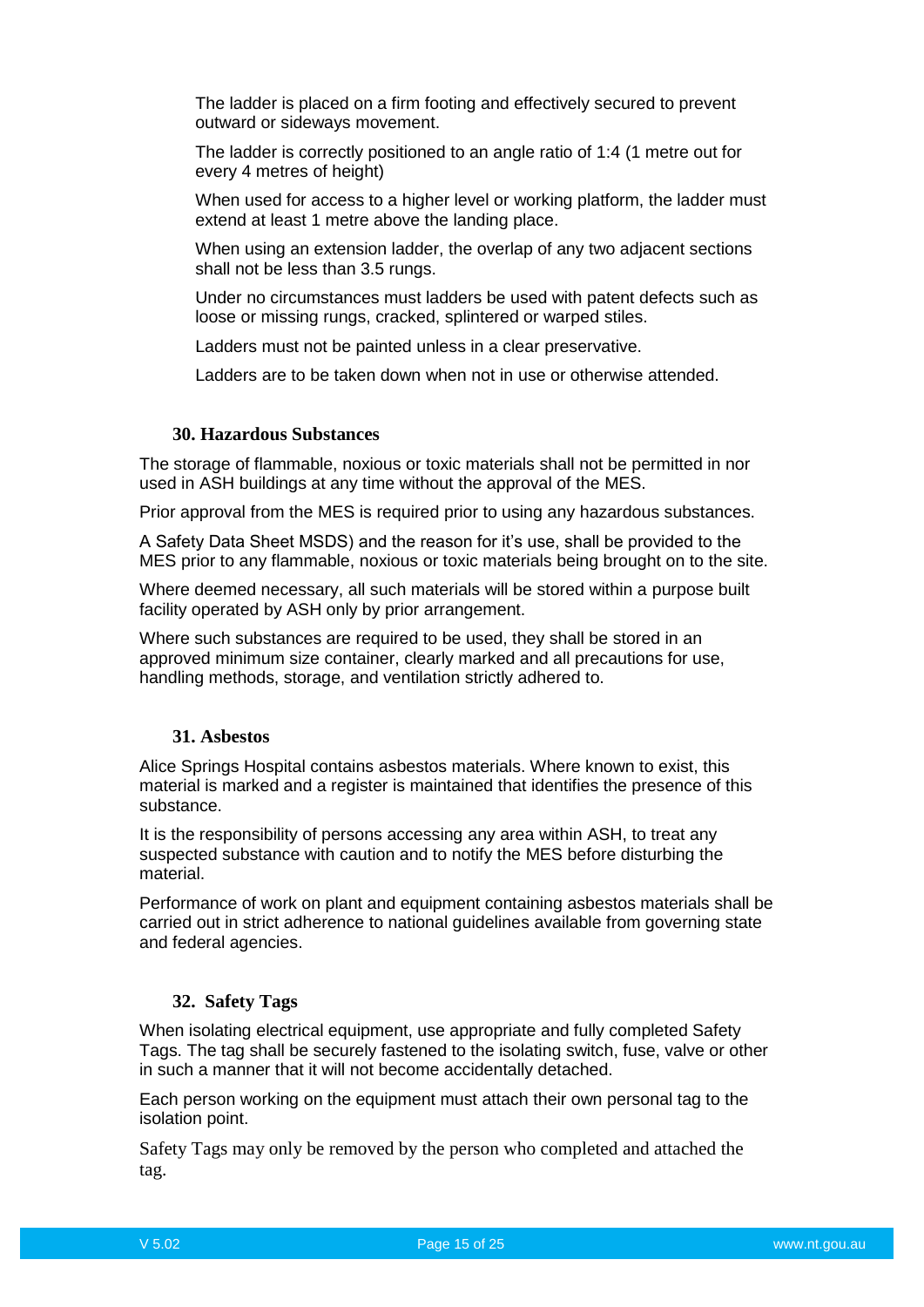No Safety Tag may be removed from equipment until all guards are replaced and safety devices restored to a full workable state.

Danger Tags shall be red and black printing on a white background with provision for the name of the person attaching the tag, the date and time of its attachment to the equipment, and the reason for its attachment.

#### *DANGER TAGS protect PEOPLE not equipment.*

Out of Service Tags shall be black printing on a yellow background with provision for the name of the person attaching the tag, the date and time of its attachment to the equipment, and the reason for its attachment.

# *OUT OF SERVICE TAGS protect EQUIPMENT not people.*

### **33. Isolation of Services**

<span id="page-15-0"></span>No services shall be isolated without the prior approval of the MES. Services include medical systems such as vacuum, medical air, medical gases and electrical supply or power systems, water, sewer and waste water, Building Management Systems or other control systems.

Provide a minimum of 48 hours notification to the MES such that a further 48 hours notice may be provided to ASH staff in the area affected by the works.

Any isolated systems shall be tagged with the name of the person isolating the system, date and time, and contact details for approval to reactivate the system.

### **34. Identification of Services**

<span id="page-15-1"></span>Electrical outlets and switching devices shall be clearly identified to show the source of supply using I.P. studs or by engraved label to approval.

All conduits, cable trays, pipes and ducts within plant rooms and where exposed to view shall be painted to match the existing service identification colours and marked accordingly.

All mechanical services, pipes and conduits shall be painted to match the existing identification colours and clearly marked for type and direction.

#### **35. Electrical and Mechanical Isolation**

<span id="page-15-2"></span>No non-essential electrical circuit shall be isolated without first identifying all that is supplied by that circuit. Notify the MES and supervising staff in the areas to be affected prior to isolation.

No essential, highly essential or supporting Uninterruptible Power Supply system (UPS) shall be isolated without the express permission of the MES or supervising staff.

All isolations shall be tagged at the point of isolation and in a manner to comply with Work Health & Safety practices,

Some equipment can be caused to operate, rotate or other hazardous move by electrical, electronic control, mechanical, steam, hydraulic or pneumatic means. Isolate and test all equipment prior to commencing any procedure.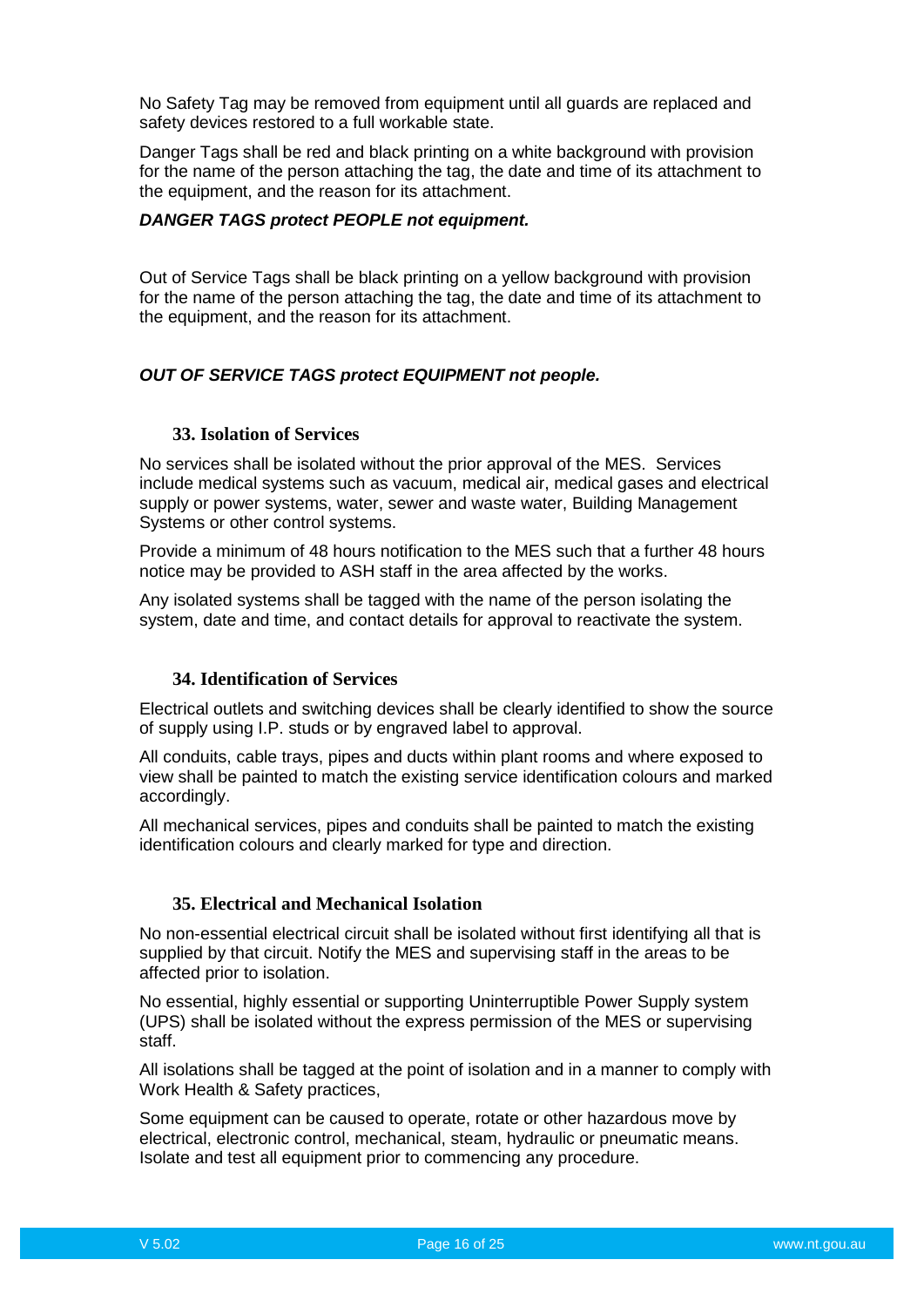Isolation only by means of local control is not allowable.

#### **36. Multiple Work Processes**

<span id="page-16-0"></span>Where more than one person is involved in operating or servicing an item of plant or equipment, ensure that the actions of one person does not impact on the safe working conditions of any other person engaged in the same locality.

Provide an Access Permit and suitable notification that lists the points of isolation and the precautions taken to safeguard works in progress and the welfare of any other persons in the area.

#### **37. Critical Mechanical and Electrical Plant.**

<span id="page-16-1"></span>No person shall access, adjust, operate, modify or isolate any mechanical or electrical plant or other equipment without the prior approval of the MES.

Notice of at least 48 hours is required to be given to the MES prior to access to or performance of any works on any critical plant or equipment. Such notice shall include the purpose, type, effect and duration of the required access.

Approval to access or isolate any plant or associated equipment shall only be given by the MES immediately prior to the commencement of such work.

Notice shall be provided to the MES of the operational status of plant and equipment prior to leaving it unattended for any extended time over 1 hour duration in the course of the works.

#### **38. Damage to Plant, Equipment, Fixtures and Fittings.**

<span id="page-16-2"></span>Should damage of any nature to plant, equipment, fixtures or fittings occur, caused by or as a subsequence of any works carried out by the persons engaged to carry out a function within ASH, immediate notice shall be given to the MES of the nature and extent of such damage.

Notice shall include the type, effect, extent and actions taken to mitigate or control the effect of the damage.

The person carrying out the works shall be familiar with the location of isolation points for services in the area in which they are working prior to commencing work.

Repair costs of any damage and cost of temporary services necessary to maintain operation shall be the responsibility of the person who caused the damage.

#### **39. Building Management System**

<span id="page-16-3"></span>The Hospital plant and equipment is controlled and monitored by a computer based Building Management System. The BMS controls the function of plant and equipment within ASH and monitors plant condition and operation that includes fire and security systems.

Do not interfere with BMS equipment without prior consultation with the MES.

Notify the MES upon completion of the work involving BMS equipment. Return all suppressed alarms created by modification or work on plant to the normal state.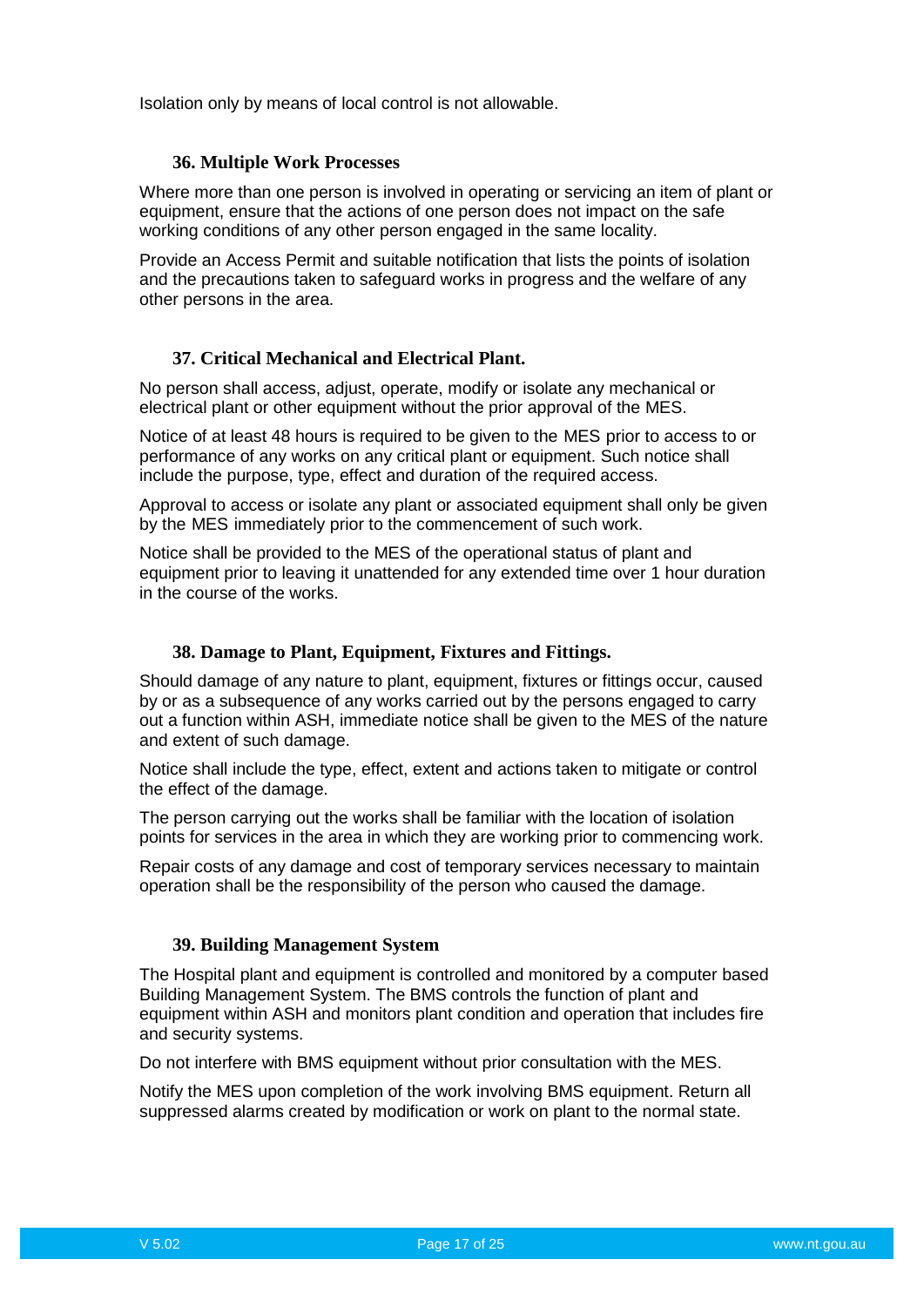### **40. Ceiling Tiles and Hatches**

<span id="page-17-0"></span>Ceiling tiles and access hatches opened during the course of any work or inspection shall be replaced or closed whenever the area is to be unattended or works completed unless otherwise arranged with the MES.

No ceiling tile or access panel may be removed or left open for more than 30 minutes to ward areas without measures to prevent contaminants being spread from ceiling space. Work to be assessed in accordance with the requirements of the Work Activity Infection Control Risk Assessment risk matrix tool.

The cost of cleaning, repainting or rectification of any damage to ceilings and access panels shall be borne by the persons gaining access.

# **41. Penetration of Walls and Floors**

<span id="page-17-1"></span>Prior to drilling into or coring of walls or floors, ensure that no concealed services are affected.

Do not penetrate structural walls, floors or members without written approval of a certified Structural Engineer. Provide a copy of required engineering drawings, details and approval from the Certifying Engineer 48 hours prior to commencement of the works.

Do not penetrate any Fire Wall, Smoke Wall or floor slab without approval. The location of Fire Walls and Smoke Wall may be determined by contacting the MES. Prior notice of 48 hours is required before any works on a Fire Wall or floor slab is commenced. Such notice shall include the nature and requirement for the works, the method of performance of the works, declaration of mandatory notification stages and the method of rectifying the penetration including approval of the fire stopping medium. Before approval or acceptance of works is given, engineering design criteria and drawings, a Permit to Build, a Permit to Occupy or other specific documentation may be required. Arrangement, compliance and payment of the cost of permits shall be the responsibility of the Contractor performing the works, copies of which shall be provided to the MES within 48 hours of becoming available.

### **42. Building Certification**

<span id="page-17-2"></span>The Northern Territory Government operates a Private Certification system that controls issues related to the construction, alteration, removal and demolition of buildings. This Act is applicable to all structures within the Northern Territory and includes any buildings within the Alice Springs Hospital.

Under the Northern Territory *Building Act 2006* and *Building Regulations 2006,* all building activities requires that a Building Permit is issued before commencing any works associated with building structures, inspections are carried out and that a Permit to Occupy is issued prior to occupation.

It is recommended that Contractors familiarise themselves with the requirements of the Act and Regulations, and the relevant Building Certifier, in order that they conform fully with the requirements. Responsibility for full compliance rests with the Contractor.

The Contractor shall provide to the MES, copies of all statutory documentation before commencement and at the completion of any works on the site.

Self certification or certification by any other party except by a Building Certifier approved by ASH will not be accepted. The contractor shall utilise the services of,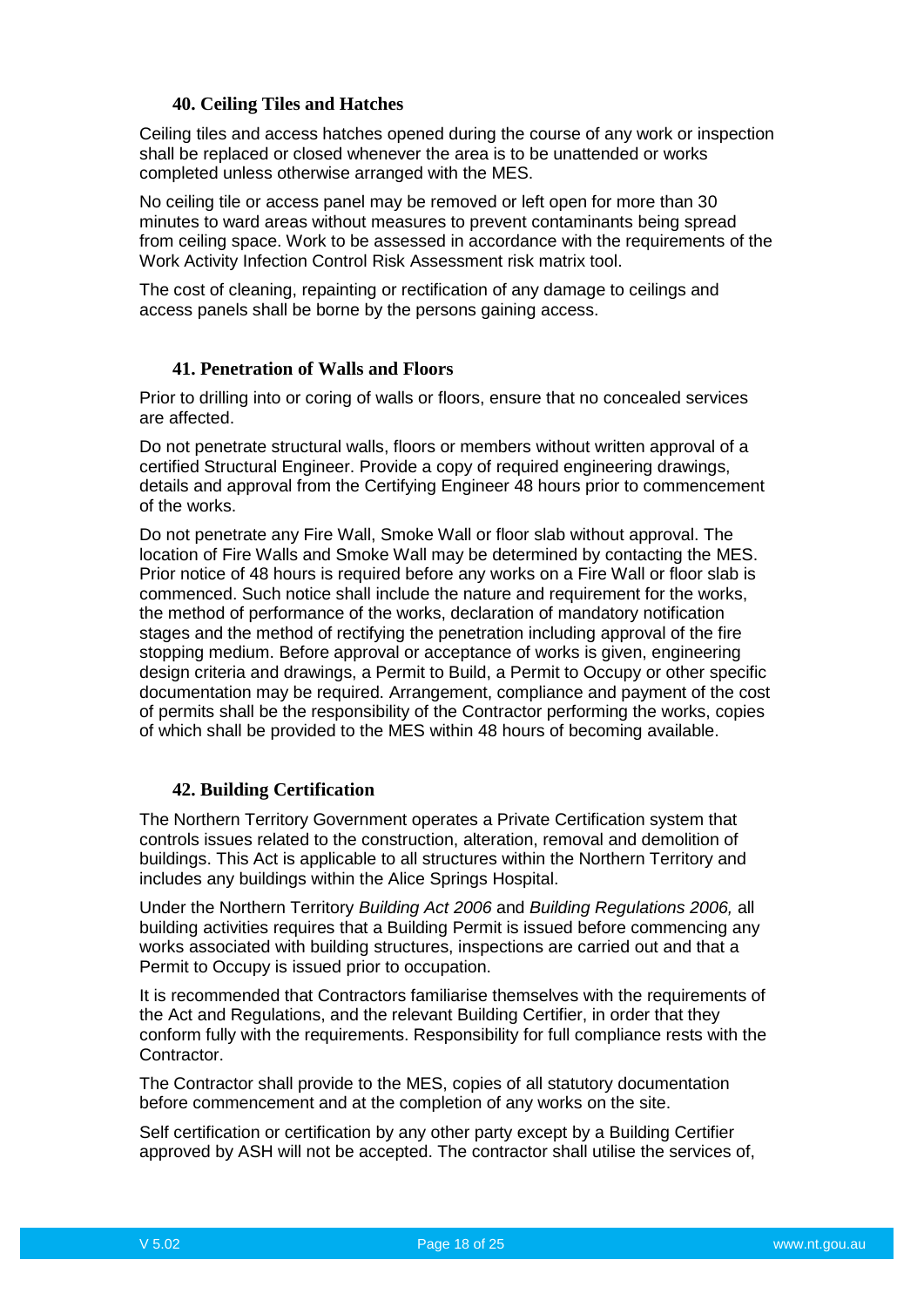and pay all charges of the accepted Building Certifier for all works within the Hospital Campus.

# **43. Method of Working Plan**

<span id="page-18-0"></span>For major works, the Contractor shall submit a Method of Working Plan to the MES for approval 48 hours prior to the commencement of any work. The MES reserves the right to reject or request the modification of the content of any such plan before granting permission to commence work.

The Method of Working Plan to be agreed between the Contractor and MES shall show:

- Contractor's site representative,
- Number of persons to be working on site,
- Starting and completion dates,
- Required access to work site (lifts, stairwells etc),
- Working hours on site,
- Materials to be stored at ASH.
- Equipment/machinery to be stored at ASH,
- Hospital services to be isolated during the execution of the works, including power, water or other services,
- Mechanical, electrical or other equipment to be isolated or accessed during execution of works,
- Isolation of fire alarm, detection and BMS or control systems,
- Access to ceiling space required.
- Access to rising ducts required,
- Trenching or excavations necessary,
- Use of cutting, grinding and welding equipment (especially those likely to produce smoke, dust, fumes or heat) and flammable materials,
- Method of disposal of site waste,
- Any other matters considered by the MES to affect the orderly administration and operations of the Alice Springs Hospital.

#### **44. Storage of Materials and Equipment**

<span id="page-18-1"></span>No materials or equipment shall be deposited on site or left unattended without the prior approval of the MES. The Contractor shall be responsible for the security of any such materials or equipment while stored on site.

The storage of flammable, noxious or toxic materials shall not be permitted in ASH buildings at any time.

Where deemed necessary, all such materials will be stored within a purpose built facility operated by ASH only by prior arrangement.

A Safety Data Sheet (SDS) shall be provided to the MES prior to any flammable, noxious or toxic materials being brought on to the site.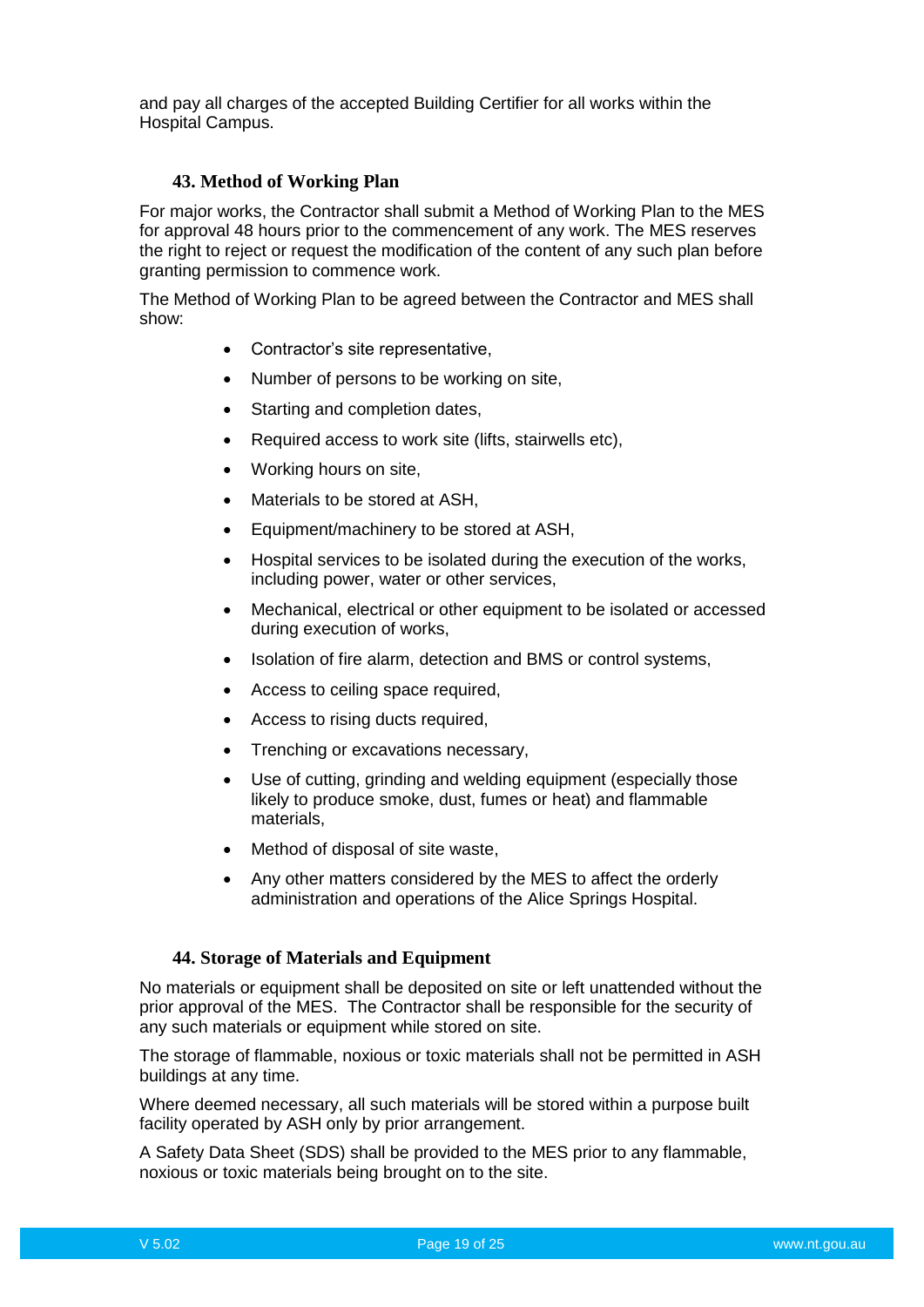Where such substances are required to be used, they shall be stored in the minimum size container, clearly marked and all precautions for use strictly adhered to.

# **45. Removal of Refuse**

<span id="page-19-0"></span>No refuse shall be allowed to accumulate on the site or within the precincts of ASH.

Food scraps, containers, waste materials and all other refuse shall be deposited in suitable containers and removed from site on completion of works on a daily basis. The safe storage and removal of refuse is the responsibility of the persons who create the refuse.

Disposal facilities owned or operated by ASH shall not be used for such purposes.

Notify the MES immediately on of any accidental spillage of oils, chemicals and other liquid substances. Clean-up of any such spillage shall be made immediately on their occurrence. Utilise appropriate signage and protective barriers and provide constant supervision until clean-up is complete and the area declared safe.

The use of any water courses, drains, sewage or containing points to dispose of liquid or solid waste of any type is strictly prohibited.

#### **46. Smoke Detection and Fire Alarm Systems**

<span id="page-19-1"></span>*Warning: All areas within the Hospital are protected by heat and smoke detection equipment*.

Prior to undertaking any work which may produce smoke, fumes, dust or heat the Very Early Smoke Detection Apparatus (VESDA) and Fire Alarm Systems shall be effectively isolated.

Provide at least 48 hours prior notice to the MES of any intention or action to isolate VESDA or any other alarm systems. Isolation will only be made during the course of the works.

The VESDA and Fire Alarm Systems must be reactivated immediately on completion of the work and prior to leaving the site unattended.

It is the responsibility of the user of heating/flame equipment to advise the MES of their intention to do so and ensure that detection systems are isolated and mitigation procedures are in place prior to commencement and return systems to an active state on completion of works.

All costs involved with attendance to isolate/de-isolate systems shall be arranged and allowed for in the cost of the works.

The cost of attendance of Fire Services personnel and expenses incurred to the occupants of the Hospital in event of false fire alarms shall be the borne by the person generating the alarm.

# **47. Hot Work Permit**

<span id="page-19-2"></span>All work involving the use of flame cutting, arc and gas welding or other processes that involve the application of heat must be carried out in compliance with statutory provisions.

Before commencing any flame cutting or arc or gas welding operation, the person using the equipment shall acquire a hot work permit from the MES.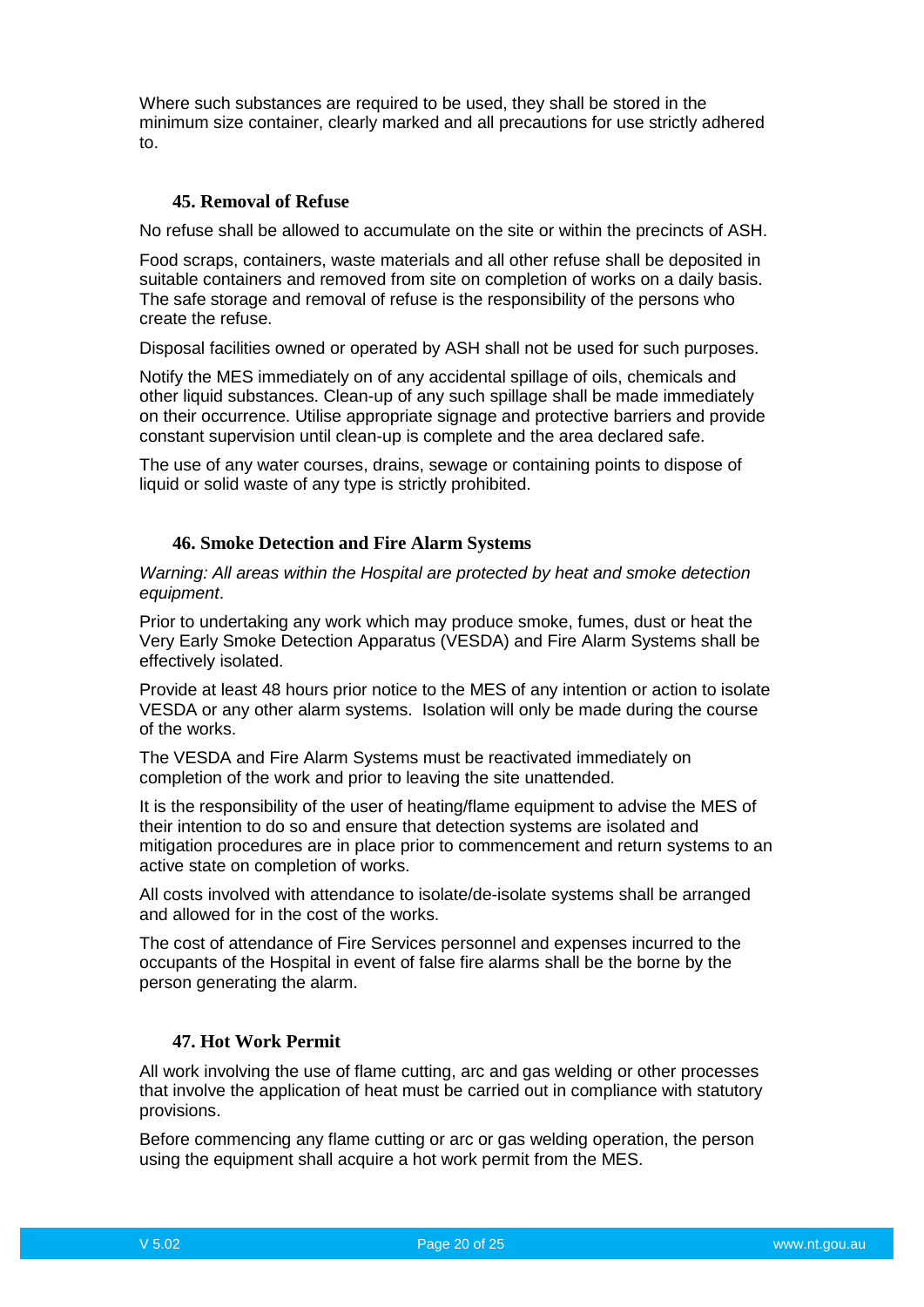#### **48. Fire Precautions**

<span id="page-20-0"></span>All persons must familiarise themselves with the ASH fire evacuation procedures and make themselves aware of the nominated assembly points. All directions given by a nominated Fire Warden must be observed and complied with.

No obstruction of any fire fighting equipment or fire exit is allowed. Ensure that fire escape routes and fire service points are maintained and free from obstruction at all times.

#### <span id="page-20-1"></span>**49. Electrical Services**

All conduits (including flexible conduits) and cable ducts within plant rooms shall be metal.

P.V.C. conduits will not be acceptable unless for a specific purpose for which approval is given. All individual sub mains and sub circuits must have a protective earth cable installed along the length of the active feeders and terminated as per AS3000.

#### **50. Electric Accident Policy**

<span id="page-20-2"></span>ASH operates a safe work environment for all staff and persons working within its Campus.

Where any person experiences an electric shock caused by operation on or by contact with any equipment, appliance, fixture or fitting, the MES or Delegate must be notified immediately. Contact is available on any internal phone by dialling 17890 or by external phone by dialling 8951 7890.

That person affected shall, as soon as practical, present to the Emergency Department at ASH for a medical check.

Where immediate or after hour's assistance is required, notification of the Switchboard operator may be made by dialling  $\star \star \star$  (three stars) on any internal phone and advising the operator of the details of the occurrence. The Switchboard operator may also be contacted by dialling 999on internal phones and by external phone or mobile service by dialling 8951 7777.

The operator will instigate emergency procedures for such instances and provide trained assistance as required.

#### **51. Inspections**

<span id="page-20-3"></span>Self inspection of any service will not be accepted. All services subject to Regulative Authority shall be inspected and certificates of compliance issued by the relevant governing bodies.

#### **52. Clothing**

<span id="page-20-4"></span>All persons visiting or undertaking work at ASH shall be dressed in a manner considered appropriate for the purpose of the visit by the MES.

The minimum standard of dress required is safety foot wear where required or of an appropriate type (no open footwear, sandals or thongs), long pants or shorts with long socks or appropriate dress or skirt and sleeved shirt. Persons of either dirty or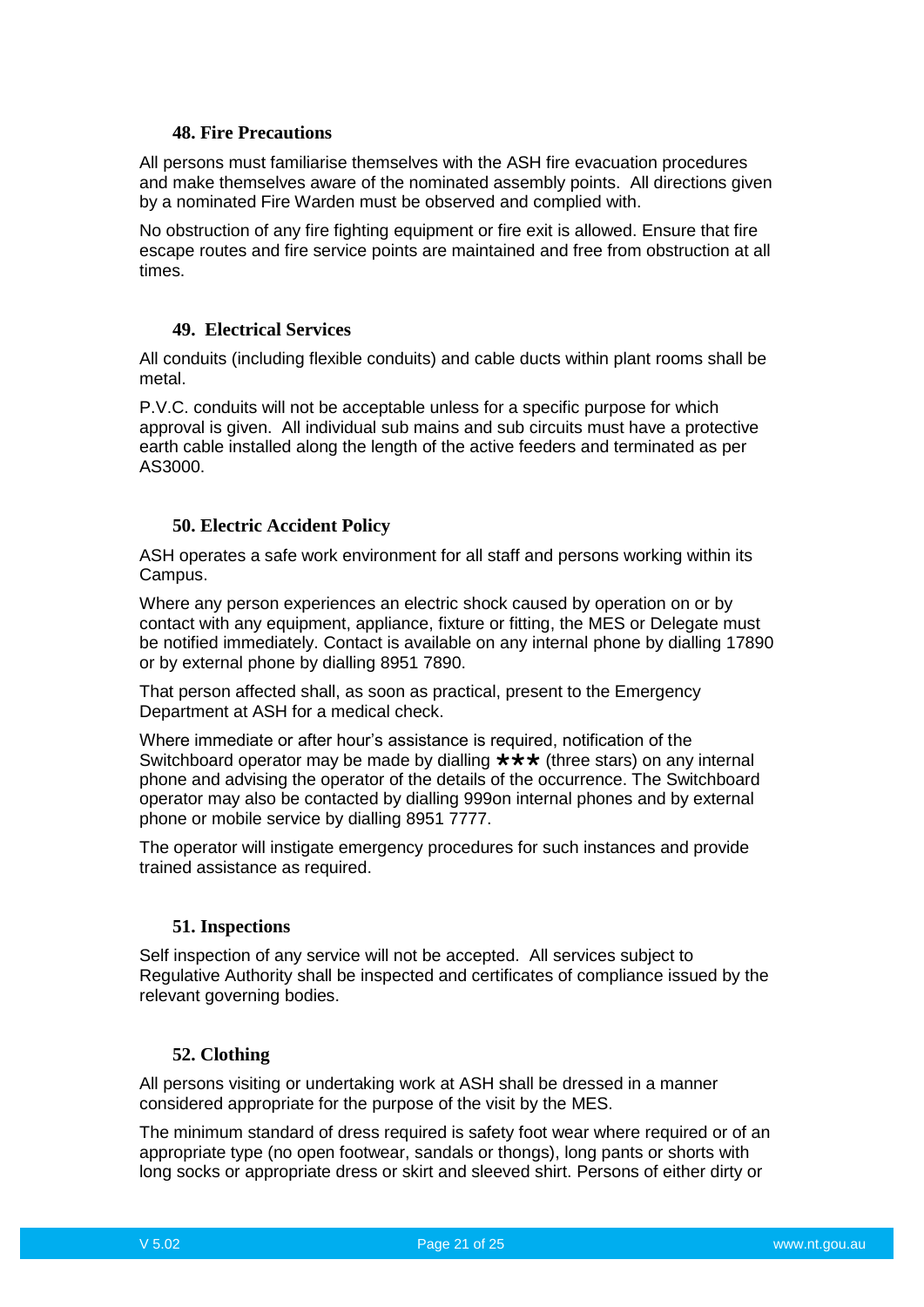untidy appearance or with inappropriate printing, symbols or pictures on clothing will be refused admittance.

Special clothing provided by ASH must be worn in all sterile areas such as Operating Theatre, Intensive Care, Special Care Nursery and other nominated areas.

Special protective clothing and other personal protective equipment must be worn in high risk areas or in performance of hazardous works.

Where long hair can become a safety hazard, it must be contained.

#### **53. Work Activity Infection Control**

<span id="page-21-0"></span>All persons attending ASH must be aware of Infection Control requirements in place within the Hospital. The Infection Control Officer manages all issues in this regard and must be contacted for advice on procedures in place to prevent the spread of disease and micro-organisms that may affect patients, staff or visitors.

ASH has a Work Activity Infection Control Risk Assessment procedure in place to prevent the spread of nosocomial organisms present in dust that may be disturbed during construction and maintenance activities within cavities, roof and ceiling spaces and other concealed areas.

No action from construction or maintenance activities that creates disturbance of dust is allowed without appropriate action described in the Work Activity Infection Control Risk Assessment procedure available on request from the MES.

All persons must wash their hands on entry to clinical areas and again when exiting the clinical area.

#### **54. Biohazard Injuries**

<span id="page-21-1"></span>**Warning:** Biological hazards in the form of blood and bodily fluid, containers, filters and equipment is present on the ASH premises.

Ensure that no container or equipment is opened or contact made with fluids contained in them.

Do not touch or handle needles or sharp objects suspected of contamination with any biohazard material.

Work on biohazard material and equipment is restricted to qualified persons, no other person shall be allowed contact. Ensure adequate precautions are taken when required to handle such materials.

Where a person suffers a penetrating injury or comes into contact with fluids suspected of being a biological nature, the matter must be reported immediately. The injury must be assessed and treated by trained staff immediately after its occurrence.

Adhere to the following steps when accidental contact is made:

Tell your supervisor,

Fill in an accident report form,

Report to the Emergency Department for assessment immediately,

Provide details of the incident to the ICO through the MES.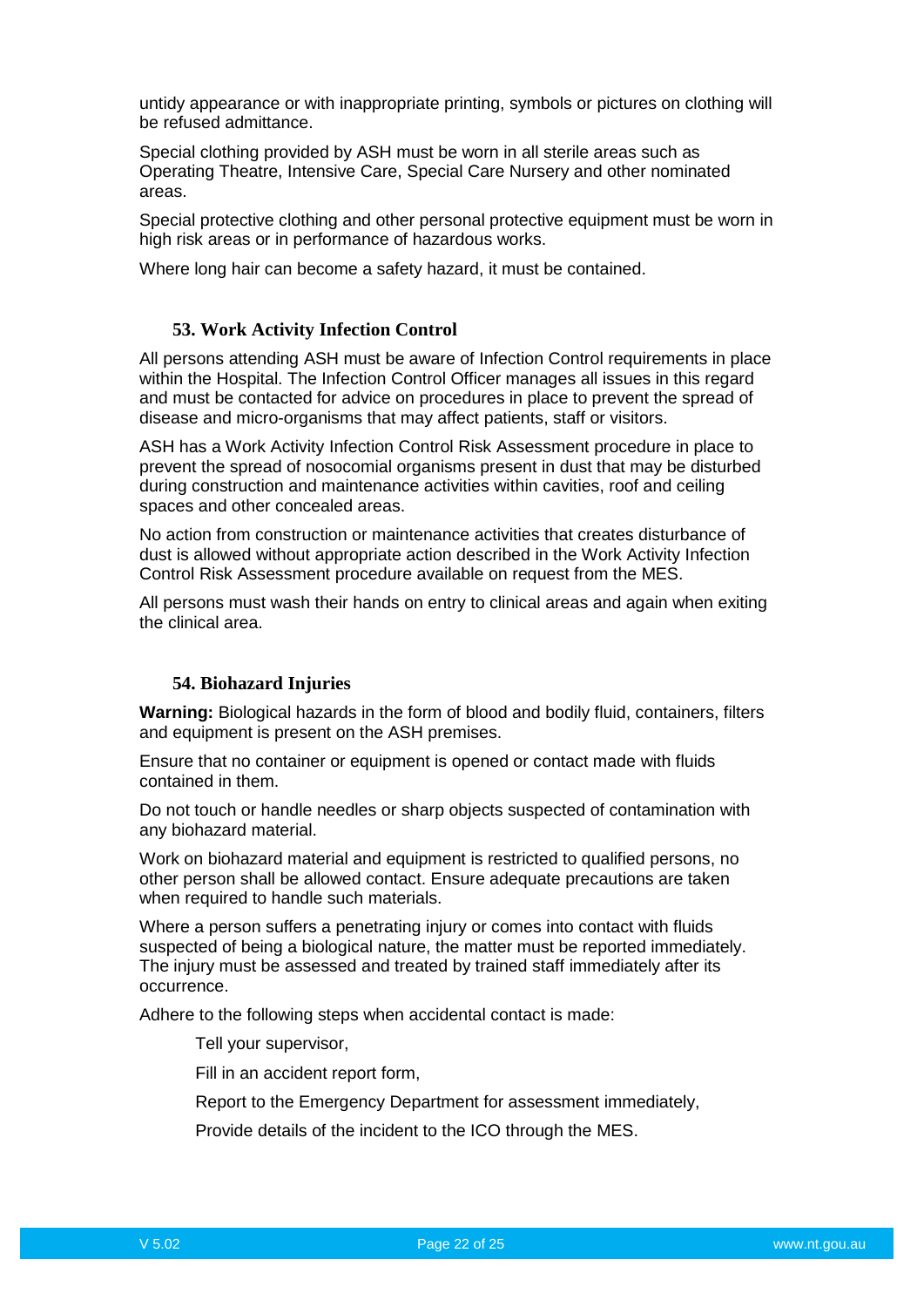# **55. Immunisations**

<span id="page-22-0"></span>It is a recommended that personnel working in the hospital environment have completed their childhood vaccinations and maintain their own immunisations against Hepatitis B, and Tetanus.

It is recommended that Contractors and visitors discuss any concerns regarding possible infection with the Infection Control Officer prior to commencing work.

#### **56. Hygiene**

<span id="page-22-1"></span>All persons working within the confines of ASH shall exercise a high standard of workplace hygiene.

Clean and neat clothing shall be worn and personal hygiene shall be maintained at all times.

Any person who does not comply with adequate hygiene standards will be refused admittance.

Store all refuse in suitable containers and remove from site on a regular basis.

#### **57. Sun Protection**

<span id="page-22-2"></span>Ensure all precautions are taken when working out of doors.

Wear a hat with a broad brim, keep skin covered by clothing, keep sleeves rolled down and ensure shirt collars protect the back of the neck.

Where the skin is exposed to the sun, use a broad-spectrum  $+15$  or greater  $(+30)$ type of sunscreen. Make sure the face, neck, arms and any other exposed parts are fully covered. Repeat application of sunscreen every two hours, or more frequently if sweating profusely.

#### **58. Information Privacy**

<span id="page-22-3"></span>All persons shall abide by the terms of the "Information Privacy Act" which provides a safeguard against any intrusion into an individual's private life or activities. A copy of this document is held by the MES and is available for perusal.

Any information regarding patients, staff or the operation and actions of the Hospital must not be disclosed and may only be divulged with written consent.

Penalties under the Criminal Code/Medical Act/Community Welfare Act/Notifiable Diseases Act/Adoption of Children Act/Cancer Act may attract fines and sentences within the limitations of the relevant Act or legislation.